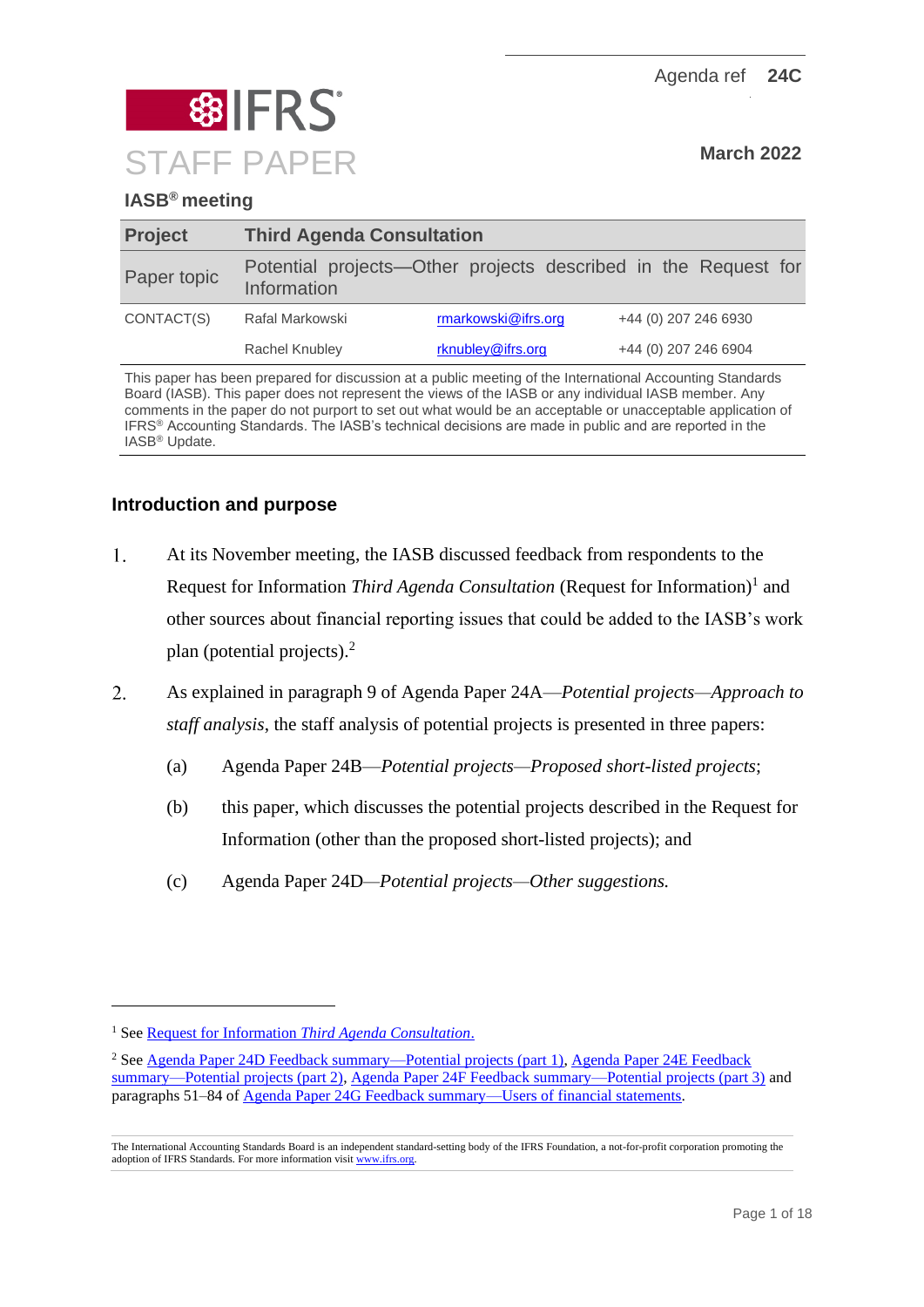## **Potential projects described in the Request for Information**

- $3.$ Appendix B of the Request for Information described 22 potential projects, based on outreach conducted when preparing the Request for Information. <sup>3</sup> Agenda Paper 24B presents the staff analysis of seven of those potential projects (the proposed shortlisted projects). This paper presents the staff analysis of the other 15 potential projects (in alphabetical order):
	- (a) borrowing costs;
	- (b) commodity transactions;
	- (c) discontinued operations and disposal groups;
	- (d) discount rates;
	- (e) employee benefits;
	- (f) expenses—inventory and cost of sales;
	- (g) foreign currencies;
	- (h) government grants;
	- (i) income taxes;
	- (j) inflation;
	- (k) interim financial reporting;
	- (l) negative interest rates;
	- (m) other comprehensive income;
	- (n) separate financial statements; and
	- (o) variable and contingent consideration.
- $4.$ Also, as explained in paragraph 47 of Agenda Paper 24B, the staff analysis of one aspect of a potential project on going concern (the basis of preparation of the financial statements when the going concern basis is not applied) is presented in this paper.

<sup>3</sup> See Request for Information *[Third Agenda Consultation](https://www.ifrs.org/content/dam/ifrs/project/third-agenda-consultation/rfi-third-agenda-consultation-2021.pdf)*.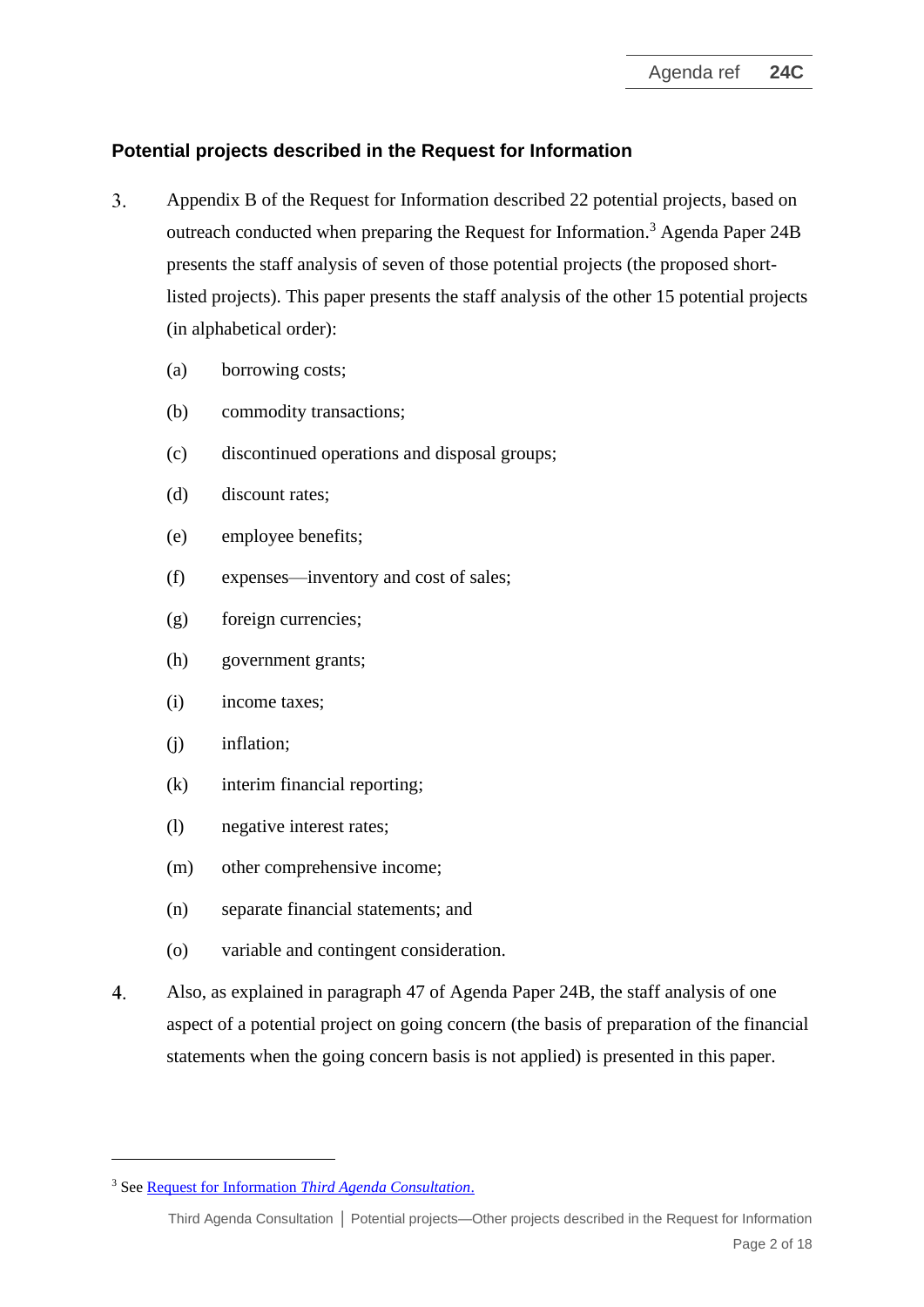- $5<sub>1</sub>$ Three of the projects listed in paragraph 3—discontinued operations and disposal groups, inflation, and variable and contingent consideration—are currently research pipeline projects.<sup>4</sup> Paragraph 26 of the Request for Information explained that these projects were not started because of the need to devote resources to other projects. These projects were included in Appendix B of the Request for Information to obtain feedback on whether these projects are still a priority. Therefore, the staff analysis presented in this paper also includes these research pipeline projects.
- 6. As explained in Agenda Paper 24A, the staff analysis of potential projects is based on:
	- (a) feedback from respondents. Feedback about the potential projects described in Appendix B of the Request for Information is summarised in the following papers discussed at the November 2021 meeting:
		- (i) Agenda Paper 24D*—Feedback summary—Potential projects (part 1)*. 5
		- (ii) paragraph 6(a) of Agenda Paper 24F*—Feedback summary—Potential projects (part 3)*. 6
		- (iii) paragraphs 51–83 of Agenda Paper 24G*—Feedback summary—Users of financial statements*. 7
	- (b) the criteria that the IASB has tentatively decided to use for deciding whether to add a project to its work plan:
		- (i) the importance of the matter to investors. $8$
		- (ii) whether there is any deficiency in the way companies report the type of transaction or activity in financial reports.

<sup>&</sup>lt;sup>4</sup> In the case of inflation, the research pipeline project is focused on whether to extend the scope of IAS 29 *Financial Reporting in Hyperinflationary Economies* to include economies experiencing high inflation. The description of a potential project on inflation in the Request for Information included that scope issue and some other issues relating to IAS 29.

<sup>5</sup> See Agenda Paper 24D [Feedback summary—Potential projects \(part 1\).](https://www.ifrs.org/content/dam/ifrs/meetings/2021/november/iasb/ap24d-third-agenda-consultation-feedback-summary-potential-projects-part-1.pdf)

<sup>6</sup> Se[e Agenda Paper 24F Feedback summary—Potential projects \(part 3\).](https://www.ifrs.org/content/dam/ifrs/meetings/2021/november/iasb/ap24f-third-agenda-consultation-feedback-summary-potential-projects-part-3.pdf)

<sup>7</sup> Se[e Agenda Paper 24G Feedback summary—Users of financial statements.](https://www.ifrs.org/content/dam/ifrs/meetings/2021/november/iasb/ap24g-third-agenda-consultation-feedback-summary-users-of-financial-statements.pdf)

<sup>8</sup> The IASB used the term 'investors' in the Request for Information to refer to the primary users of financial statements, defined in the *Conceptual Framework for Financial Reporting* as existing and potential investors, lenders and other creditors.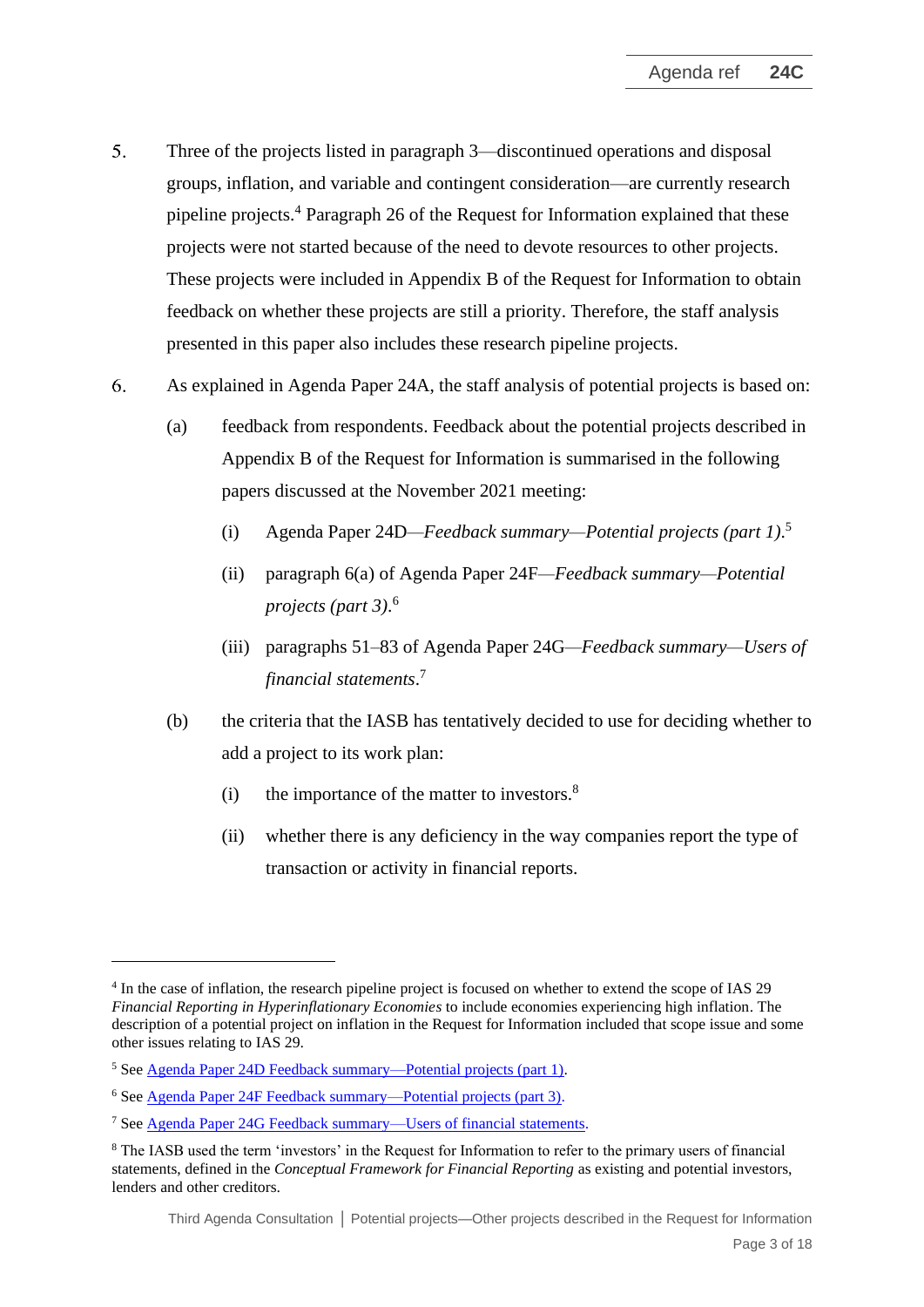- (iii) the type of companies that the matter is likely to affect, including whether the matter is more prevalent in some jurisdictions than others.
- (iv) how pervasive or acute the matter is likely to be for companies.
- (v) the potential project's interaction with other projects on the work plan.
- (vi) the complexity and feasibility of the potential project and its solutions.
- (vii) the capacity of the IASB and its stakeholders to make timely progress on the potential project.
- $7<sup>1</sup>$ Further information about the approach to the staff analysis of potential projects is set out in paragraphs 4–12 of Agenda Paper 24A. For example, as explained in paragraph 12(a) of Agenda Paper 24A, the staff analysis of the potential projects discussed in this paper is less detailed than the staff analysis presented in Agenda Paper 24B for the proposed short-listed projects. However, if the IASB disagrees with the staff view about which potential projects should be short-listed, the staff will provide a more detailed analysis of any other potential projects that the IASB decides should be included on the shortlist.
- 8. Table 1 sets outs the staff analysis of the potential projects listed in paragraphs 3–4.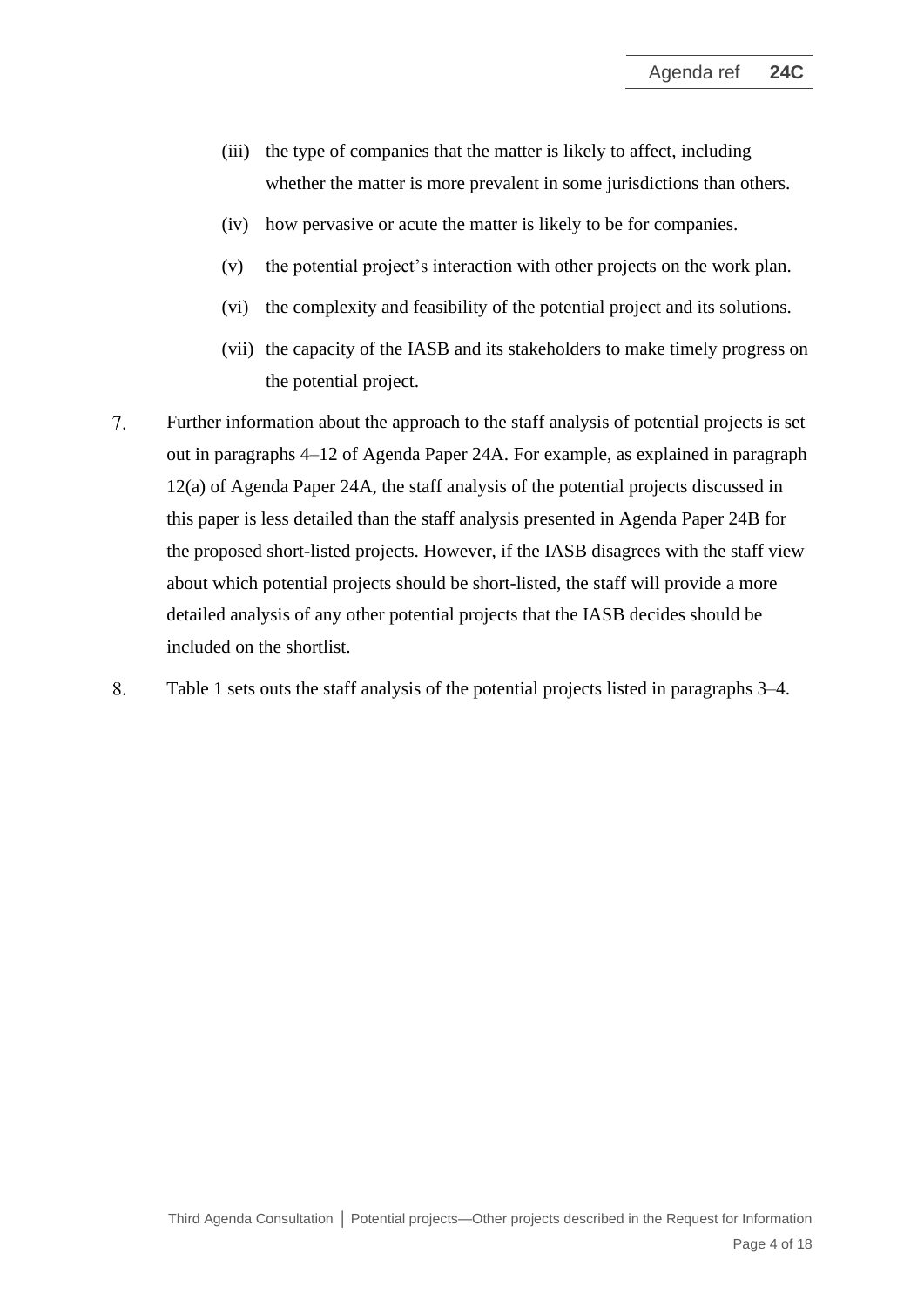| <b>Importance to</b><br>investors                                                                                                                                                                                                                                                                       | Any deficiency<br>in reporting                                                                                                                                                                                           | <b>Entities or</b><br>jurisdictions<br>affected                                                                                                                                                                                                                                     | How pervasive or<br>acute                                                                                                                                                                                                                                                                                                                                                                                 | <b>Interaction with</b><br>other projects                                                            | <b>Complexity and</b><br>feasibility                                                                                                                                                                                                                                                                                                                                                                                                                                                                               | <b>IASB and</b><br>stakeholder<br>capacity                                                                                           |
|---------------------------------------------------------------------------------------------------------------------------------------------------------------------------------------------------------------------------------------------------------------------------------------------------------|--------------------------------------------------------------------------------------------------------------------------------------------------------------------------------------------------------------------------|-------------------------------------------------------------------------------------------------------------------------------------------------------------------------------------------------------------------------------------------------------------------------------------|-----------------------------------------------------------------------------------------------------------------------------------------------------------------------------------------------------------------------------------------------------------------------------------------------------------------------------------------------------------------------------------------------------------|------------------------------------------------------------------------------------------------------|--------------------------------------------------------------------------------------------------------------------------------------------------------------------------------------------------------------------------------------------------------------------------------------------------------------------------------------------------------------------------------------------------------------------------------------------------------------------------------------------------------------------|--------------------------------------------------------------------------------------------------------------------------------------|
| <b>Borrowing costs</b>                                                                                                                                                                                                                                                                                  |                                                                                                                                                                                                                          |                                                                                                                                                                                                                                                                                     |                                                                                                                                                                                                                                                                                                                                                                                                           |                                                                                                      |                                                                                                                                                                                                                                                                                                                                                                                                                                                                                                                    |                                                                                                                                      |
| In general, this topic<br>does not seem<br>particularly important<br>to users. Most users<br>who commented on<br>this potential project<br>rated it as medium<br>priority. Only one<br>user rated it as high<br>priority and did not<br>provide a reason. <sup>9</sup><br><b>Commodity transactions</b> | Feedback from some<br>respondents indicates<br>that some deficiencies<br>in reporting could<br>exist, in particular,<br>the treatment of<br>borrowing costs<br>incurred to construct<br>assets for sale to<br>customers. | Feedback indicates<br>the specific matter<br>raised by some<br>respondents mostly<br>affects some entities<br>in the construction<br>sector that recognise<br>revenue over time.<br>Respondents who<br>rated the potential<br>project as high<br>priority were mainly<br>from Asia. | In general, feedback<br>indicates that any<br>issues with IAS $23^{10}$<br>are not pervasive or<br>acute. Many<br>respondents rated this<br>potential project as<br>low priority. Their<br>comments included<br>that they were not<br>aware of urgent<br>practice issues.<br>However, entities<br>affected by the<br>specific matter raised<br>by some respondents<br>would likely regard it<br>as acute. | A potential project on<br>borrowing costs could<br>interact with a project<br>on foreign currencies. | A targeted project to<br>address the specific<br>matter raised by some<br>respondents is<br>unlikely to be feasible<br>because any change<br>to IAS 23 to address<br>that matter is likely to<br>have broader<br>consequences and<br>could have<br>interactions with the<br>requirements in<br>IFRS $15^{11}$ on<br>recognition of<br>revenue over time.<br>Hence, a more<br>comprehensive<br>review of IAS 23 may<br>be needed to consider<br>that issue (and other<br>issues raised), which<br>could be complex. | As stated in the<br>Request for<br>Information, a<br>comprehensive<br>review of IAS 23 is<br>likely to be a<br>medium-sized project. |

**Table 1—Staff analysis of other potential projects described in Appendix B of the Request for Information**

<sup>&</sup>lt;sup>9</sup> One user, a survey respondent, rated all potential projects in Appendix B of the Request for Information as high priority and did not provide reasons for those ratings.

<sup>10</sup> IAS 23 *Borrowing Costs*.

<sup>11</sup> IFRS 15 *Revenue from Contracts with Customers*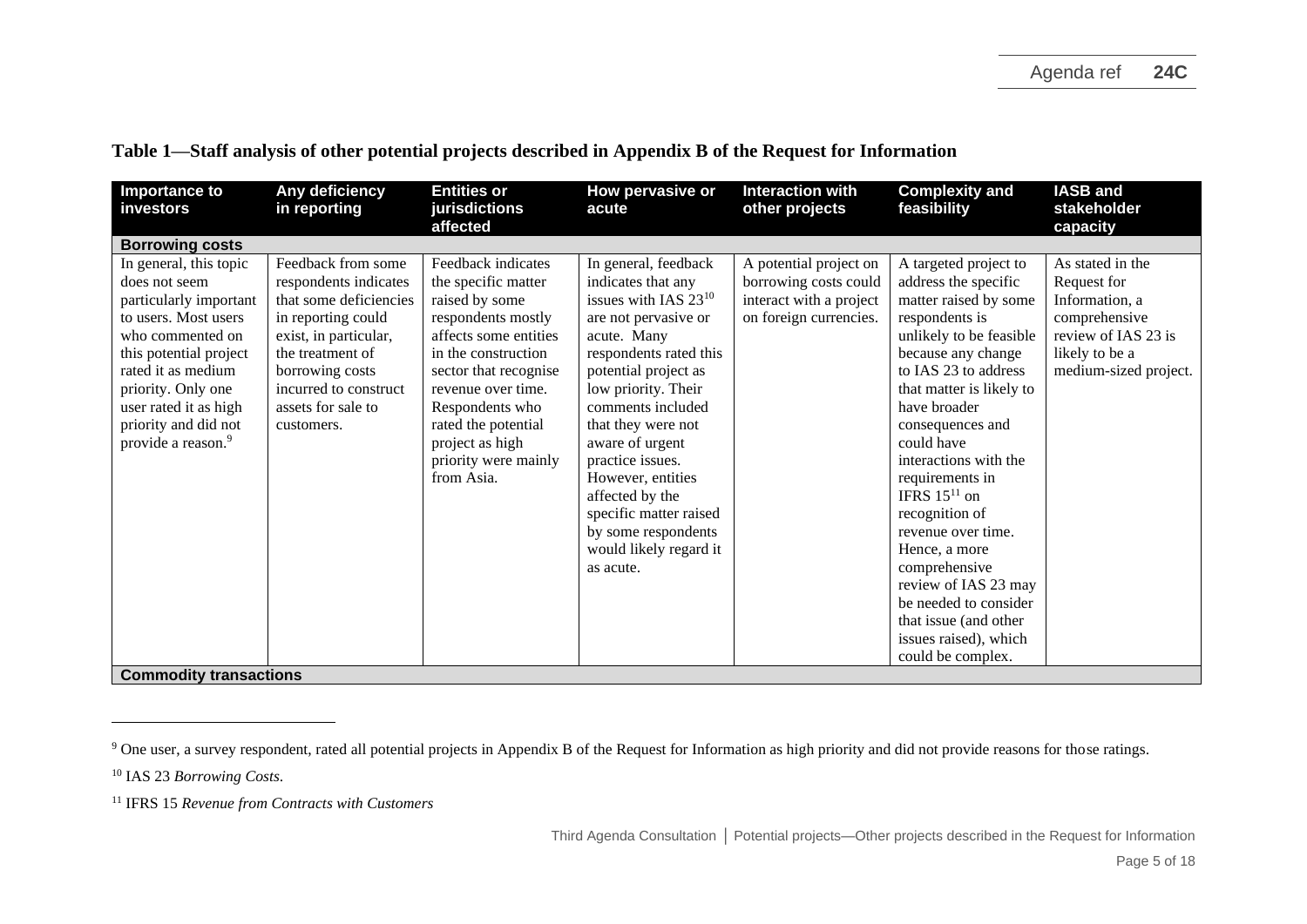| <b>Importance to</b><br><i>investors</i>                                                                                                                                                                                                                                                                                                                                                                                                                                                                              | Any deficiency<br>in reporting                                                                                                                                                                                                                                                                                                                                                                                                                                    | <b>Entities or</b><br>jurisdictions                                                                                                                                                                                                                                                | How pervasive or<br>acute                                                                                                                                                                                                                                                                                                                                                                                                         | <b>Interaction with</b><br>other projects                                                                                                                                                                                                           | <b>Complexity and</b><br>feasibility                                                                                                                                                                                                                                                                                                                                                                                                                                                                           | <b>IASB and</b><br>stakeholder                                                                                                                                                                                                                                                                           |
|-----------------------------------------------------------------------------------------------------------------------------------------------------------------------------------------------------------------------------------------------------------------------------------------------------------------------------------------------------------------------------------------------------------------------------------------------------------------------------------------------------------------------|-------------------------------------------------------------------------------------------------------------------------------------------------------------------------------------------------------------------------------------------------------------------------------------------------------------------------------------------------------------------------------------------------------------------------------------------------------------------|------------------------------------------------------------------------------------------------------------------------------------------------------------------------------------------------------------------------------------------------------------------------------------|-----------------------------------------------------------------------------------------------------------------------------------------------------------------------------------------------------------------------------------------------------------------------------------------------------------------------------------------------------------------------------------------------------------------------------------|-----------------------------------------------------------------------------------------------------------------------------------------------------------------------------------------------------------------------------------------------------|----------------------------------------------------------------------------------------------------------------------------------------------------------------------------------------------------------------------------------------------------------------------------------------------------------------------------------------------------------------------------------------------------------------------------------------------------------------------------------------------------------------|----------------------------------------------------------------------------------------------------------------------------------------------------------------------------------------------------------------------------------------------------------------------------------------------------------|
|                                                                                                                                                                                                                                                                                                                                                                                                                                                                                                                       |                                                                                                                                                                                                                                                                                                                                                                                                                                                                   | affected                                                                                                                                                                                                                                                                           |                                                                                                                                                                                                                                                                                                                                                                                                                                   |                                                                                                                                                                                                                                                     |                                                                                                                                                                                                                                                                                                                                                                                                                                                                                                                | capacity                                                                                                                                                                                                                                                                                                 |
| In general, this topic<br>does not seem<br>important to users.<br>Many users who<br>commented on this<br>potential project rated<br>it as low priority. One<br>user rated it as high<br>priority and did not<br>provide a reason. <sup>9</sup> A<br>user representative<br>body rated it as high<br>priority and said there<br>is a range of non-<br>financial assets that<br>call for more<br>guidance, including<br>cryptocurrencies,<br>commodities and<br>emission allowances<br>held for investment<br>purposes. | Feedback from some<br>respondents indicates<br>that some deficiencies<br>in reporting exist, in<br>particular:<br>• the lack of specific<br>requirements for<br>some types of<br>commodity<br>transactions (such<br>as commodity<br>loans) results in<br>diversity in<br>practice.<br>• concerns about the<br>current reporting of<br>commodities,<br>cryptocurrencies<br>and emission<br>allowances used as<br>'currency' or held<br>for investment<br>purposes. | Feedback indicates<br>that the matters raised<br>by some respondents<br>could affect various<br>types of entities, so<br>are not limited to<br>particular types of<br>entities.<br>Respondents who<br>rated the potential<br>project as high<br>priority were mainly<br>from Asia. | Feedback from some<br>respondents indicates<br>that commodity<br>transactions.<br>particularly<br>commodity loans, are<br>becoming more<br>common. However,<br>overall, the matters<br>raised by some<br>respondents do not<br>appear to be<br>pervasive or acute.<br>Many respondents<br>rated this potential<br>project as low<br>priority. Their<br>comments included<br>that commodity<br>transactions are not<br>widespread. | A project on<br>commodity<br>transactions could<br>interact with the post-<br>implementation<br>review of IFRS 9.12<br>It also could interact<br>with a project on<br>intangible assets,<br>cryptocurrencies or<br>pollutant pricing<br>mechanisms. | Developing<br>requirements for<br>common types of<br>commodity<br>transactions (such as<br>commodity loans) is<br>likely to be complex.<br>A broader project on<br>commodity<br>transactions is also<br>likely to be complex,<br>given the wide range<br>of such transactions.<br>Some potential<br>solutions might not be<br>feasible, for example,<br>determining the scope<br>of any detailed<br>guidance on<br>commodity loans<br>could be difficult and<br>have unintended<br>consequences. <sup>13</sup> | As stated in the<br>Request for<br>Information:<br>$\bullet$ developing<br>requirements for<br>some common types<br>of commodity<br>transactions is likely<br>to be a medium-sized<br>project.<br>• undertaking a<br>broader project on<br>commodity<br>transactions is likely<br>to be a large project. |
|                                                                                                                                                                                                                                                                                                                                                                                                                                                                                                                       | Discontinued operations and disposal groups                                                                                                                                                                                                                                                                                                                                                                                                                       |                                                                                                                                                                                                                                                                                    |                                                                                                                                                                                                                                                                                                                                                                                                                                   |                                                                                                                                                                                                                                                     |                                                                                                                                                                                                                                                                                                                                                                                                                                                                                                                |                                                                                                                                                                                                                                                                                                          |
| Feedback indicates                                                                                                                                                                                                                                                                                                                                                                                                                                                                                                    | Feedback indicates                                                                                                                                                                                                                                                                                                                                                                                                                                                | Feedback indicates                                                                                                                                                                                                                                                                 | It is unclear whether                                                                                                                                                                                                                                                                                                                                                                                                             | No significant                                                                                                                                                                                                                                      | Addressing the                                                                                                                                                                                                                                                                                                                                                                                                                                                                                                 | As noted in the                                                                                                                                                                                                                                                                                          |
| that this topic is of                                                                                                                                                                                                                                                                                                                                                                                                                                                                                                 | that some deficiencies                                                                                                                                                                                                                                                                                                                                                                                                                                            | that the matters raised                                                                                                                                                                                                                                                            | the matters identified                                                                                                                                                                                                                                                                                                                                                                                                            | interaction with other                                                                                                                                                                                                                              | matters raised by                                                                                                                                                                                                                                                                                                                                                                                                                                                                                              | Request for                                                                                                                                                                                                                                                                                              |
| some importance to                                                                                                                                                                                                                                                                                                                                                                                                                                                                                                    | in reporting exist,                                                                                                                                                                                                                                                                                                                                                                                                                                               | by some respondents                                                                                                                                                                                                                                                                | in respondents'                                                                                                                                                                                                                                                                                                                                                                                                                   | projects.                                                                                                                                                                                                                                           | respondents would                                                                                                                                                                                                                                                                                                                                                                                                                                                                                              | Information, a                                                                                                                                                                                                                                                                                           |
| users, as some rated it                                                                                                                                                                                                                                                                                                                                                                                                                                                                                               | including practical                                                                                                                                                                                                                                                                                                                                                                                                                                               | could affect various                                                                                                                                                                                                                                                               | comments are                                                                                                                                                                                                                                                                                                                                                                                                                      |                                                                                                                                                                                                                                                     | likely require a                                                                                                                                                                                                                                                                                                                                                                                                                                                                                               | comprehensive                                                                                                                                                                                                                                                                                            |

<sup>12</sup> IFRS 9 *Financial Instruments.*

<sup>&</sup>lt;sup>13</sup> In its March 2017 agenda decision [Commodity loans,](https://www.ifrs.org/content/dam/ifrs/supporting-implementation/agenda-decisions/2017/ias-1-ias-2-ias-8-ias-39-ifrs-9-commodity-loans-march-2017.pdf) the IFRS Interpretations Committee noted that the wide range of transactions involving commodities means that any narrow-scope standard-setting activity would be of limited benefit to entities and would have a high risk of unintended consequences.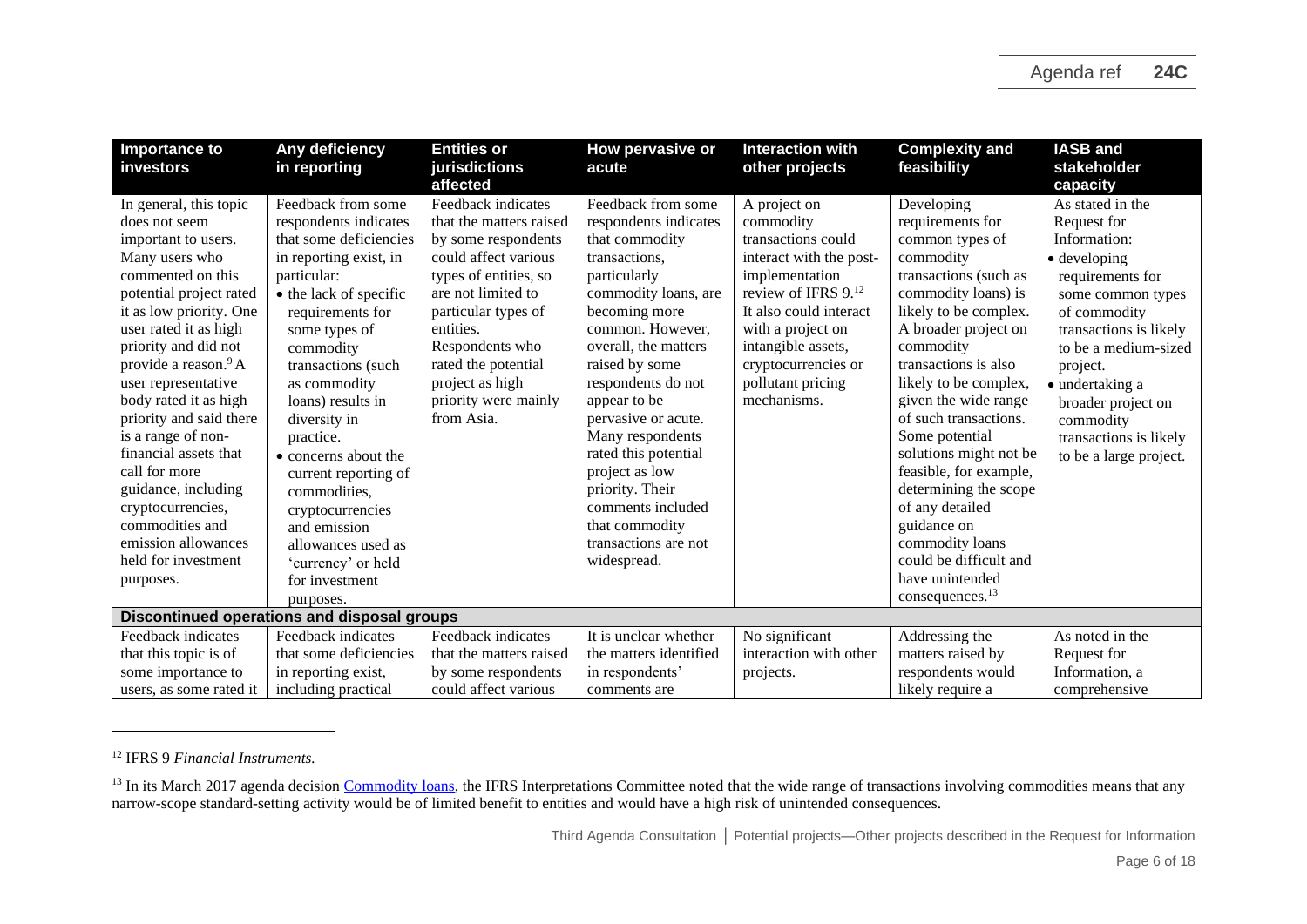| <b>Importance to</b><br>investors                                                                                                                                                      | Any deficiency<br>in reporting                                                                                                                                                                                                                                                                                                                            | <b>Entities or</b><br>jurisdictions<br>affected                                                                                                                                                                                         | How pervasive or<br>acute                                                                                                                                                                                                                                                                             | <b>Interaction with</b><br>other projects                                                                                                      | <b>Complexity and</b><br>feasibility                                                                                                                                                                                                                                                                                                                                                                    | <b>IASB and</b><br>stakeholder<br>capacity                                                                                                             |
|----------------------------------------------------------------------------------------------------------------------------------------------------------------------------------------|-----------------------------------------------------------------------------------------------------------------------------------------------------------------------------------------------------------------------------------------------------------------------------------------------------------------------------------------------------------|-----------------------------------------------------------------------------------------------------------------------------------------------------------------------------------------------------------------------------------------|-------------------------------------------------------------------------------------------------------------------------------------------------------------------------------------------------------------------------------------------------------------------------------------------------------|------------------------------------------------------------------------------------------------------------------------------------------------|---------------------------------------------------------------------------------------------------------------------------------------------------------------------------------------------------------------------------------------------------------------------------------------------------------------------------------------------------------------------------------------------------------|--------------------------------------------------------------------------------------------------------------------------------------------------------|
| as high priority.<br>However, overall,<br>users expressed<br>mixed views, as some<br>other users rated it as<br>medium priority and<br>some rated it as low<br>priority. <sup>14</sup> | issues with applying<br>IFRS $5^{15}$ and<br>concerns about the<br>usefulness of the<br>resulting information<br>to users. Some<br>respondents referred<br>to concerns raised in<br>the 2015 Agenda<br>Consultation and<br>various issues<br>submitted to the IFRS<br>Interpretations<br>Committee, as<br>described in the<br>Request for<br>Information. | types of entities,<br>when an entity has a<br>discontinued<br>operation or disposal<br>group, as defined in<br>IFRS 5.<br>Respondents who<br>rated the potential<br>project as high<br>priority were mainly<br>from Asia and<br>Europe. | pervasive or acute,<br>given the mixed<br>feedback from<br>respondents overall.<br>For example,<br>different views were<br>expressed about the<br>frequency of the<br>transactions to which<br>the Accounting<br>Standard applies and<br>whether addressing<br>issues with IFRS 5<br>were a priority. |                                                                                                                                                | comprehensive<br>review of IFRS 5, as<br>suggested by many<br>respondents who<br>rated this project as<br>high priority. Such a<br>project is likely to be<br>relatively complex<br>and, in some cases,<br>questions about the<br>feasibility of potential<br>solutions may arise,<br>given the range of<br>issues to be addressed<br>and, in some cases,<br>differing views on<br>potential solutions. | review of IFRS 5 is<br>likely to be a<br>medium-sized project.                                                                                         |
| <b>Discount rates</b>                                                                                                                                                                  |                                                                                                                                                                                                                                                                                                                                                           |                                                                                                                                                                                                                                         |                                                                                                                                                                                                                                                                                                       |                                                                                                                                                |                                                                                                                                                                                                                                                                                                                                                                                                         |                                                                                                                                                        |
| Feedback indicates<br>that this topic is of<br>some importance to<br>users. Of those users                                                                                             | Feedback indicates<br>that some deficiencies<br>exist. However, in<br>general, the matters                                                                                                                                                                                                                                                                | Because discount<br>rates are commonly<br>used in Accounting<br>Standards, the matters                                                                                                                                                  | Feedback indicates<br>that the matters<br>identified in<br>respondents'                                                                                                                                                                                                                               | A project on discount<br>rates would interact<br>with any project on<br>financial reporting                                                    | A project on discount<br>rates would be<br>complex. Also, the<br>feasibility of potential                                                                                                                                                                                                                                                                                                               | As indicated in the<br>Request for<br>Information, a project<br>to reconsider the                                                                      |
| who commented on<br>this potential project,<br>some rated it as high<br>priority and all rated<br>it as either high or<br>medium priority. <sup>16</sup>                               | raised do not<br>necessarily relate to<br>the outcomes of<br>applying the<br>requirements in IFRS                                                                                                                                                                                                                                                         | identified by<br>respondents have the<br>potential to affect all<br>types of entities<br>across all<br>jurisdictions.                                                                                                                   | comments are<br>relatively pervasive,<br>given the potential to<br>affect all types of<br>entities across all<br>jurisdictions.                                                                                                                                                                       | requirements in<br><b>Accounting Standards</b><br>that involve the use of<br>discount rates, such<br>as the Goodwill and<br>Impairment project | solutions is doubtful.<br>The IASB's research<br>project on discount<br>rates found that some<br>variations in<br>requirements arise                                                                                                                                                                                                                                                                    | requirements in all<br><b>Accounting Standards</b><br>on discount rates and,<br>when appropriate,<br>eliminate variations in<br>those requirements, is |

<sup>&</sup>lt;sup>14</sup> See paragraphs 69–71 of <u>Agenda Paper 24G Feedback summary—Users of financial statements</u> from the November 2021 meeting for more information.

<sup>15</sup> IFRS 5 *Non-current Assets Held for Sale and Discontinued Operations.*

<sup>&</sup>lt;sup>16</sup> See paragraphs 72–73 o[f Agenda Paper 24G Feedback summary—Users of financial statements](https://www.ifrs.org/content/dam/ifrs/meetings/2021/november/iasb/ap24g-third-agenda-consultation-feedback-summary-users-of-financial-statements.pdf) from the November 2021 meeting for more information.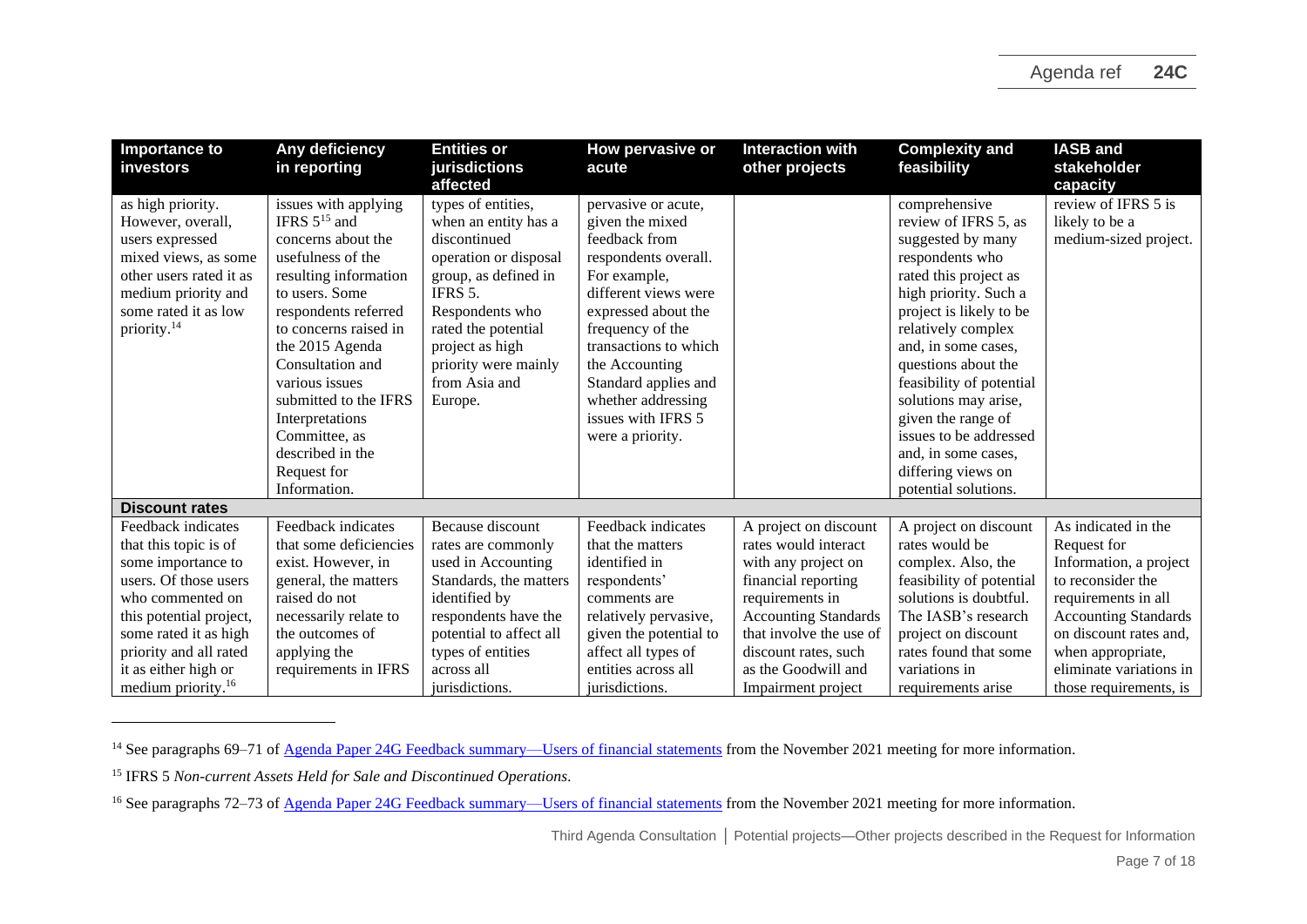| <b>Importance to</b>           | Any deficiency                              | <b>Entities or</b>                | How pervasive or                               | <b>Interaction with</b>     | <b>Complexity and</b>                     | <b>IASB</b> and       |
|--------------------------------|---------------------------------------------|-----------------------------------|------------------------------------------------|-----------------------------|-------------------------------------------|-----------------------|
| investors                      | in reporting                                | jurisdictions                     | acute                                          | other projects              | feasibility                               | stakeholder           |
|                                |                                             | affected                          |                                                |                             |                                           | capacity              |
|                                | <b>Accounting Standards</b>                 | However, the extent               | However, those                                 | and the Rate                | because of different                      | likely to be a large  |
|                                | but rather relate to:                       | of those effects could            | matters are not                                | <b>Regulated Activities</b> | measurement bases                         | project.              |
|                                | • complexity arising                        | vary. For example,                | necessarily acute, as                          | project.                    | used in Accounting<br>Standards. Other    |                       |
|                                | from the variations<br>in the discount-rate | requirements on<br>discount rates | they primarily relate<br>to the complexity and |                             | variations arise                          |                       |
|                                | requirements in                             | significantly affect              | understandability of                           |                             | because Accounting                        |                       |
|                                | Accounting                                  | financial services                | the requirements in                            |                             | Standards were                            |                       |
|                                | Standards.                                  | entities.                         | <b>Accounting Standards</b>                    |                             | developed at different                    |                       |
|                                | · difficulties in                           |                                   | rather than the                                |                             | times and focused on                      |                       |
|                                | understanding why                           |                                   | outcomes of applying                           |                             | different areas.                          |                       |
|                                | different discount                          |                                   | those requirements.                            |                             | Eliminating some of                       |                       |
|                                | rates are used.                             |                                   |                                                |                             | those variations may                      |                       |
|                                |                                             |                                   |                                                |                             | be feasible but would                     |                       |
|                                |                                             |                                   |                                                |                             | likely be complex.                        |                       |
|                                |                                             |                                   |                                                |                             | In the research                           |                       |
|                                |                                             |                                   |                                                |                             | project, staff                            |                       |
|                                |                                             |                                   |                                                |                             | developed a summary                       |                       |
|                                |                                             |                                   |                                                |                             | of matters to consider                    |                       |
|                                |                                             |                                   |                                                |                             | in future standard-                       |                       |
|                                |                                             |                                   |                                                |                             | setting work, which is<br>now being used. |                       |
| <b>Employee benefits</b>       |                                             |                                   |                                                |                             |                                           |                       |
| In general, this topic         | Feedback indicates                          | Feedback indicates                | In general, feedback                           | A project on                | A project on                              | As stated in the      |
| does not seem                  | that some deficiencies                      | that the matters raised           | indicates that issues                          | employee benefits           | employee benefits is                      | Request for           |
| particularly important         | in reporting exist.                         | by some respondents               | raised by some                                 | could interact with a       | likely to be complex                      | Information:          |
| to users. Most users           | Issues raised by some                       | affect various types of           | respondents are not                            | project on discount         | and there are                             | • a project to review |
| who commented on               | respondents mainly                          | entities.                         | pervasive or acute.                            | rates and a project on      | questions about the                       | aspects of the        |
| this potential project         | related to:                                 | Respondents who                   | For example, many                              | other comprehensive         | feasibility of potential                  | discount rate         |
| rated it as medium             | • accounting for                            | rated this potential              | respondents rated this                         | income.                     | solutions. The IASB                       | requirements is       |
| priority. One user             | hybrid pension                              | project as high                   | potential project as                           |                             | previously proposed                       | likely to be a        |
| rated it as high               | plans                                       | priority were from                | low priority. Some                             |                             | changes to the                            | medium-sized          |
| priority but did not           | $\bullet$ determining the                   | various jurisdictions             | said that there is                             |                             | discount rate                             | project.              |
| provide a reason. <sup>9</sup> | discount rate                               | across most regions.              | limited evidence of                            |                             | requirements but                          | • a project to        |
| Another user rated it          |                                             |                                   | urgent practice issues.                        |                             | decided to address                        | develop accounting    |

Third Agenda Consultation **│** Potential projects—Other projects described in the Request for Information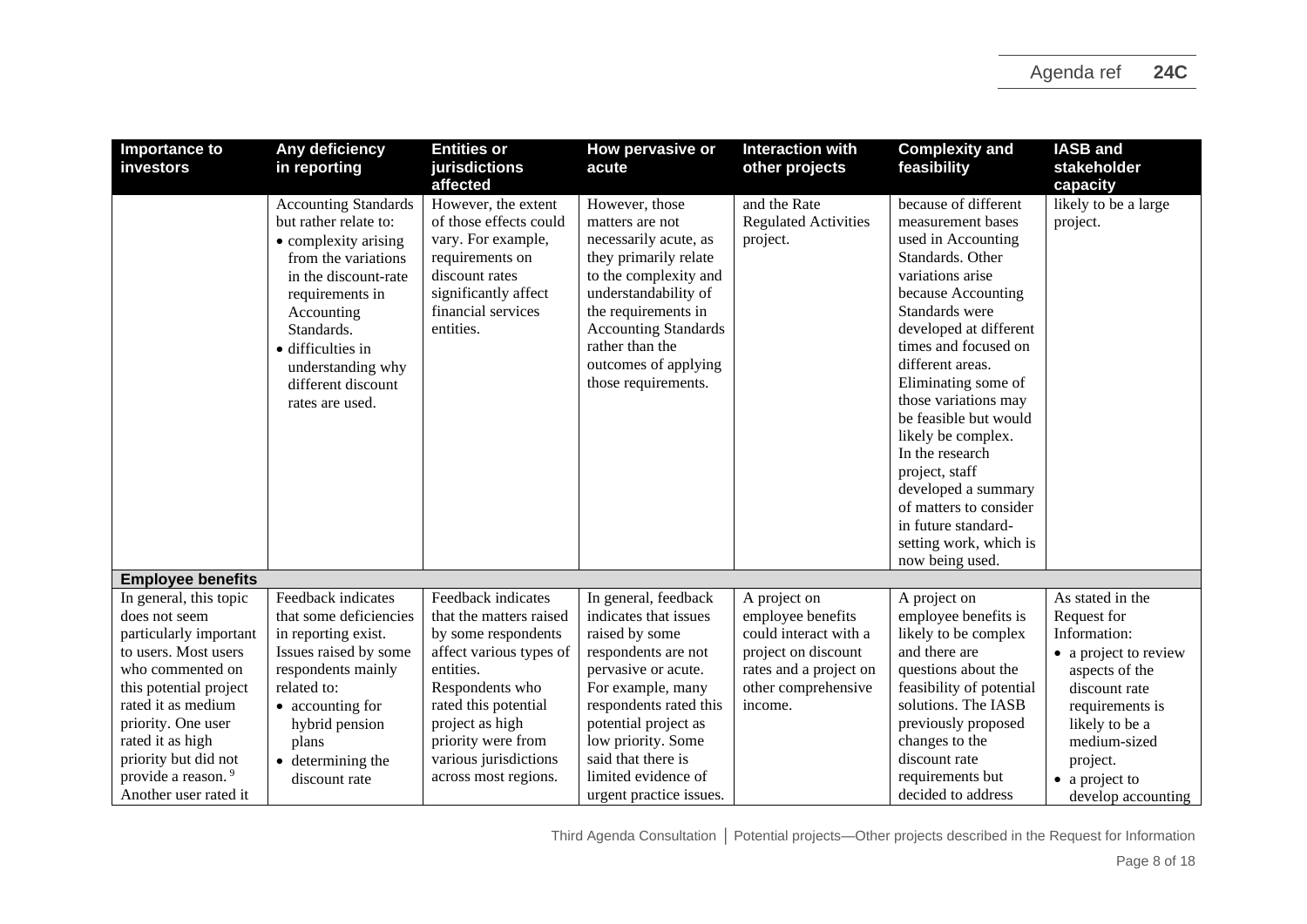| Importance to<br>investors                                                                                                                                                                                                                                                             | Any deficiency<br>in reporting                                                                                                                                                                                                                                                         | <b>Entities or</b><br>jurisdictions<br>affected                                                                                                                                                                                                            | How pervasive or<br>acute                                                                                                                                                                                                                                                   | <b>Interaction with</b><br>other projects                                                                                    | <b>Complexity and</b><br>feasibility                                                                                                                                                                                                                                              | <b>IASB and</b><br>stakeholder<br>capacity                                                                                                                                                                                                                                                                      |
|----------------------------------------------------------------------------------------------------------------------------------------------------------------------------------------------------------------------------------------------------------------------------------------|----------------------------------------------------------------------------------------------------------------------------------------------------------------------------------------------------------------------------------------------------------------------------------------|------------------------------------------------------------------------------------------------------------------------------------------------------------------------------------------------------------------------------------------------------------|-----------------------------------------------------------------------------------------------------------------------------------------------------------------------------------------------------------------------------------------------------------------------------|------------------------------------------------------------------------------------------------------------------------------|-----------------------------------------------------------------------------------------------------------------------------------------------------------------------------------------------------------------------------------------------------------------------------------|-----------------------------------------------------------------------------------------------------------------------------------------------------------------------------------------------------------------------------------------------------------------------------------------------------------------|
| as high priority and<br>said that employee<br>benefits are the<br>biggest cost for most<br>businesses, and they<br>had concerns about<br>divergence in<br>accounting practice<br>for new types of<br>employee benefits.                                                                | • the need to<br>consider other<br>changes to defined<br>benefit plan<br>accounting<br>(including)<br>recycling from<br>other<br>comprehensive<br>income).                                                                                                                             |                                                                                                                                                                                                                                                            | Some acknowledged<br>issues with IAS $19^{17}$<br>but thought resolving<br>those issues would be<br>difficult and doing so<br>was less important<br>because defined<br>benefit plans are<br>becoming less<br>prevalent.                                                     |                                                                                                                              | measurement issues<br>only in the context of<br>a fundamental review<br>of IAS 19. <sup>18</sup> A<br>previous long-term<br>research project on<br>pension plans was<br>discontinued<br>following the 2015<br>Agenda<br>Consultation. <sup>19</sup>                               | requirements for<br>hybrid pension<br>plans is likely to be<br>a large project.<br>• a comprehensive<br>review of IAS 19 is<br>likely to be a large<br>project.<br>Research previously<br>conducted by the<br>IASB, national<br>standard-setters and<br>professional bodies<br>could inform the<br>IASB's work. |
| <b>Expenses-inventory and cost of sales</b>                                                                                                                                                                                                                                            |                                                                                                                                                                                                                                                                                        |                                                                                                                                                                                                                                                            |                                                                                                                                                                                                                                                                             |                                                                                                                              |                                                                                                                                                                                                                                                                                   |                                                                                                                                                                                                                                                                                                                 |
| In general, this topic<br>does not seem<br>particularly important<br>to users. Almost all<br>users who<br>commented on this<br>potential project rated<br>it as medium or low<br>priority. Only one<br>user rated it as high<br>priority and did not<br>provide a reason. <sup>9</sup> | Feedback indicates<br>that some deficiencies<br>in reporting exist.<br>Issues raised by some<br>respondents mainly<br>related to diversity in<br>practice about which<br>costs are included in<br>cost of sales and other<br>issues as described in<br>the Request for<br>Information. | Some of the issues<br>raised affect<br>particular types of<br>entities. For example,<br>issues relating to cost<br>of sales affect entities<br>that present a cost of<br>sales line item in their<br>income statement.<br>which is more<br>common for some | In general, feedback<br>indicates that issues<br>raised by some<br>respondents are not<br>pervasive or acute.<br>For example, many<br>respondents rated this<br>potential project as<br>low priority. Some<br>respondents said that<br>stakeholders have not<br>highlighted | A project on<br>inventory and cost of<br>sales could interact<br>with the Primary<br><b>Financial Statements</b><br>project. | A project on<br>inventory and cost of<br>sales is likely to be<br>complex and there are<br>questions about the<br>feasibility of potential<br>solutions. For<br>example, developing<br>guidance on cost of<br>sales that is operable<br>for different types of<br>entities across | As noted in the<br>Request for<br>Information, a project<br>to comprehensively<br>review the accounting<br>for inventory and cost<br>of sales is likely to be<br>a large project.                                                                                                                               |

<sup>17</sup> IAS 19 *Employee Benefits.*

<sup>18</sup> See [October 2009 IASB Update.](https://cdn.ifrs.org/content/dam/ifrs/news/updates/iasb/2009/iasbupdateoctober.pdf)

<sup>19</sup> See [May 2016 IASB Update.](https://cdn.ifrs.org/content/dam/ifrs/news/updates/iasb/2016/iasb-update-may-2016.pdf)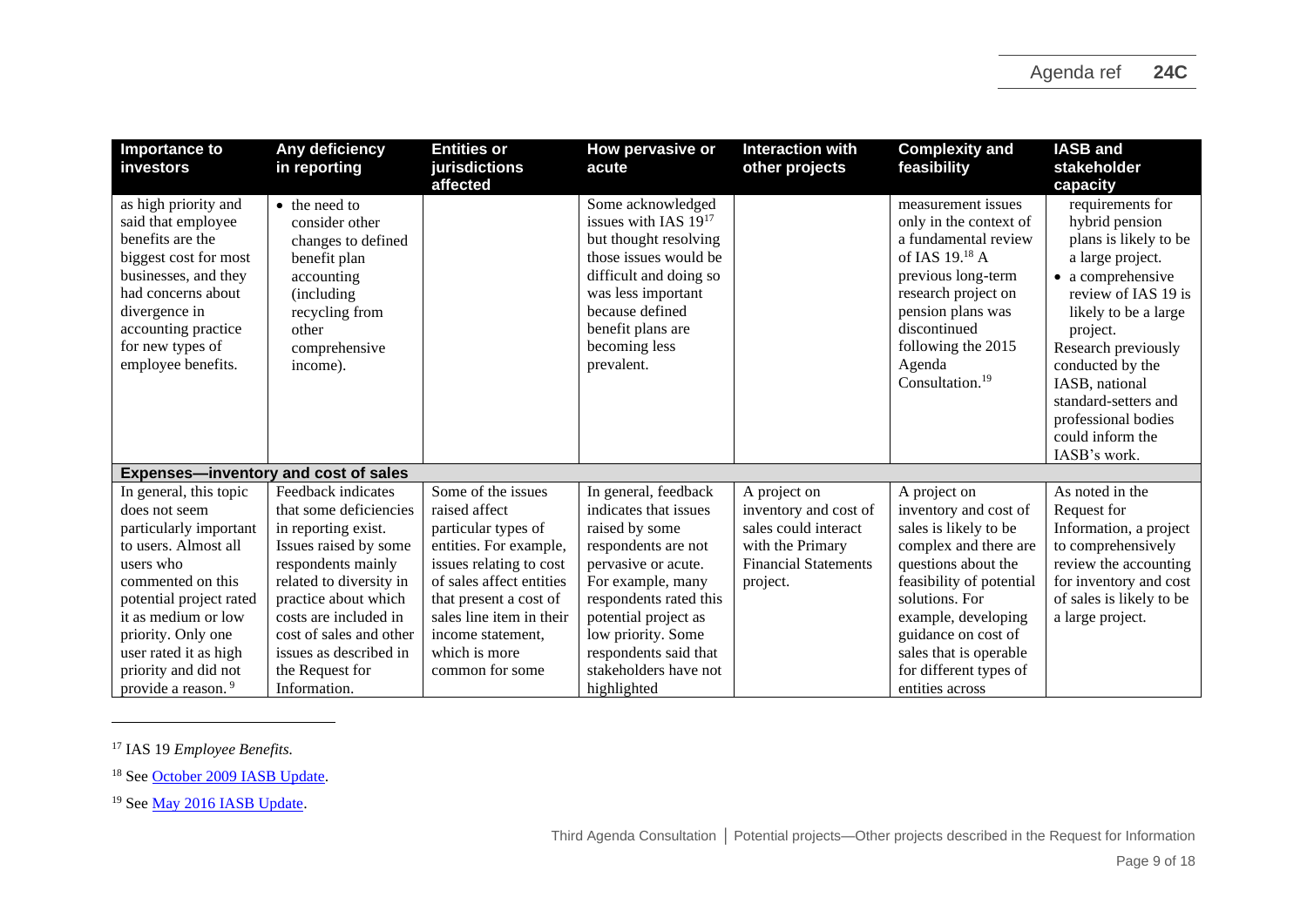| Importance to<br>investors                                                                                                                                                                                                                                                             | Any deficiency<br>in reporting                                                                                                                                                                                                                                                                                                                                                                                                       | <b>Entities or</b><br>jurisdictions<br>affected                                                                                                                                                                                                         | How pervasive or<br>acute                                                                                                                                                                                                                                                                                         | <b>Interaction with</b><br>other projects                                                                                                                                                                    | <b>Complexity and</b><br>feasibility                                                                                                                                                                                                                                                                                                                                                                                                                              | <b>IASB</b> and<br>stakeholder<br>capacity                                                                                                                                                                                                                                                                                                                                     |
|----------------------------------------------------------------------------------------------------------------------------------------------------------------------------------------------------------------------------------------------------------------------------------------|--------------------------------------------------------------------------------------------------------------------------------------------------------------------------------------------------------------------------------------------------------------------------------------------------------------------------------------------------------------------------------------------------------------------------------------|---------------------------------------------------------------------------------------------------------------------------------------------------------------------------------------------------------------------------------------------------------|-------------------------------------------------------------------------------------------------------------------------------------------------------------------------------------------------------------------------------------------------------------------------------------------------------------------|--------------------------------------------------------------------------------------------------------------------------------------------------------------------------------------------------------------|-------------------------------------------------------------------------------------------------------------------------------------------------------------------------------------------------------------------------------------------------------------------------------------------------------------------------------------------------------------------------------------------------------------------------------------------------------------------|--------------------------------------------------------------------------------------------------------------------------------------------------------------------------------------------------------------------------------------------------------------------------------------------------------------------------------------------------------------------------------|
|                                                                                                                                                                                                                                                                                        |                                                                                                                                                                                                                                                                                                                                                                                                                                      | types of entities, such<br>as manufacturers.<br>Many respondents<br>who rated the<br>potential project as<br>high priority were<br>from Asia.                                                                                                           | significant or urgent<br>issues in practice.                                                                                                                                                                                                                                                                      |                                                                                                                                                                                                              | multiple jurisdictions<br>is likely to be<br>difficult.                                                                                                                                                                                                                                                                                                                                                                                                           |                                                                                                                                                                                                                                                                                                                                                                                |
| <b>Foreign currencies</b>                                                                                                                                                                                                                                                              |                                                                                                                                                                                                                                                                                                                                                                                                                                      |                                                                                                                                                                                                                                                         |                                                                                                                                                                                                                                                                                                                   |                                                                                                                                                                                                              |                                                                                                                                                                                                                                                                                                                                                                                                                                                                   |                                                                                                                                                                                                                                                                                                                                                                                |
| In general, this topic<br>does not seem<br>particularly important<br>to users. Almost all<br>users who<br>commented on this<br>potential project rated<br>it as medium or low<br>priority. Only one<br>user rated it as high<br>priority and did not<br>provide a reason. <sup>9</sup> | Feedback indicates<br>that some deficiencies<br>in reporting exist.<br>Some respondents<br>raised issues about:<br>• determining an<br>entity's functional<br>currency<br>• determining which<br>rate to use when<br>multiple rates exist<br>• accounting for<br>assets and<br>liabilities<br>denominated in a<br>foreign currency<br>when the exchange<br>rate is volatile<br>inconsistencies in<br>the application of<br>IAS 21.20 | The issues raised by<br>respondents are likely<br>to affect entities with<br>significant foreign<br>currency transactions.<br>Most respondents<br>who rated the<br>potential project as<br>high priority were<br>from Africa, Asia or<br>Latin America. | In general, feedback<br>indicates that issues<br>raised by some<br>respondents are not<br>pervasive or acute.<br>For example, most<br>respondents rated this<br>potential project as<br>low priority. Some of<br>those respondents<br>said that there is little<br>evidence of<br>widespread or urgent<br>issues. | A project on foreign<br>currencies could<br>interact with a project<br>on inflation.<br>It also could interact<br>with a project on<br>borrowing costs and a<br>project on other<br>comprehensive<br>income. | A project on foreign<br>currencies is likely to<br>be complex<br>The IASB has<br>previously undertaken<br>research on issues<br>relating to IAS 21<br>(including at least)<br>some of the issues<br>raised by<br>respondents),<br>following the 2011<br>Agenda Consultation.<br>The IASB decided<br>not to undertake<br>further work on the<br>research project<br>following the 2015<br>Agenda<br>Consultation. <sup>21</sup> The<br><b>IFRS</b> Interpretations | As noted in the<br>Request for<br>Information:<br>• a project to<br>comprehensively<br>review IAS 21 is<br>likely to be a large<br>project.<br>• a targeted project<br>to improve aspects<br>of IAS 21 is likely<br>to be a medium-<br>sized project.<br>Research previously<br>conducted by the<br>IASB and a national<br>standard-setter could<br>inform the IASB's<br>work. |

<sup>20</sup> IAS 21 *The Effects of Changes in Foreign Exchange Rates.*

<sup>21</sup> See [May 2016 IASB Update.](https://cdn.ifrs.org/content/dam/ifrs/news/updates/iasb/2016/iasb-update-may-2016.pdf)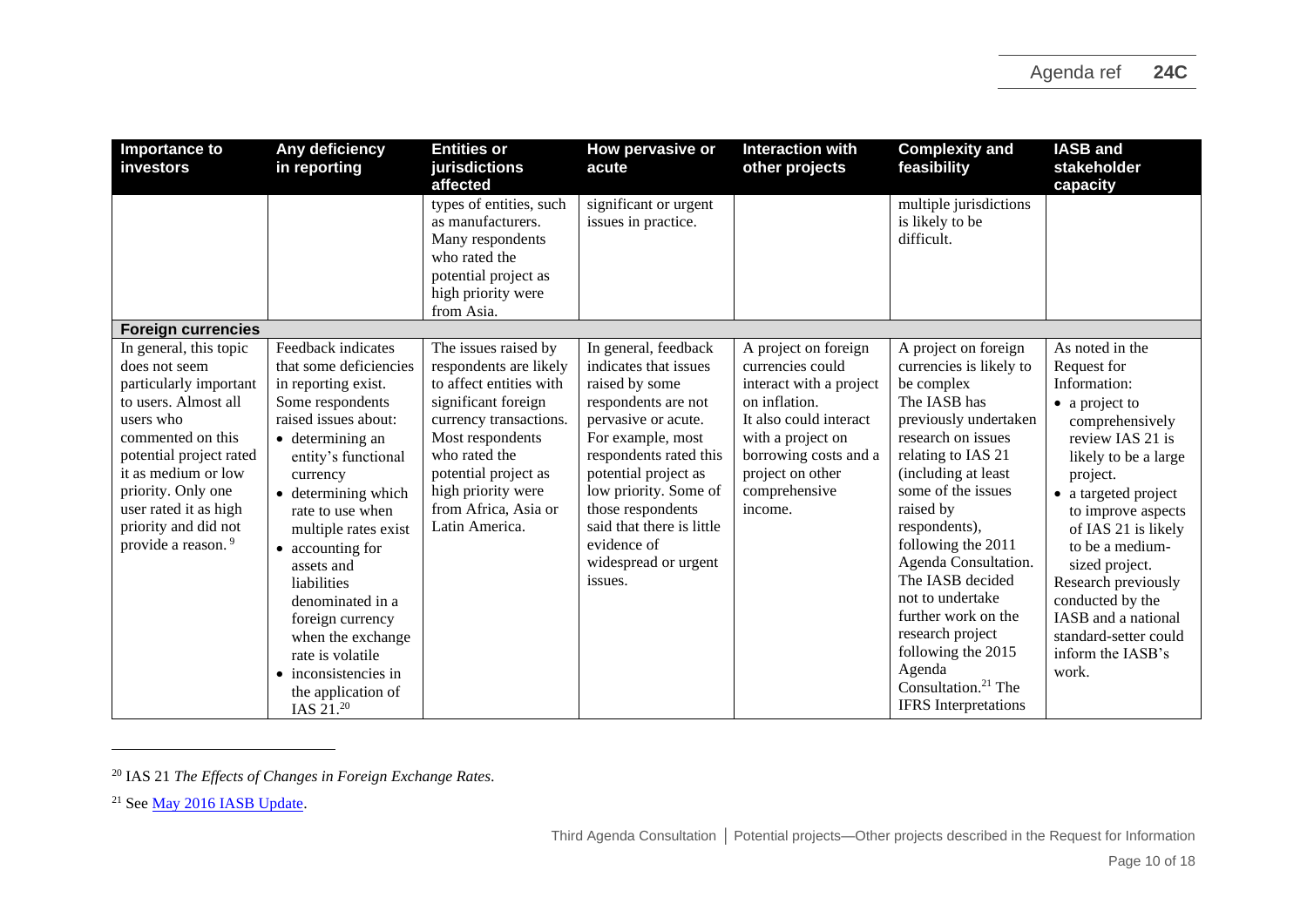| Importance to<br>investors                                                                                                                                                                                                                                                                                                                                                              | Any deficiency<br>in reporting                                                                                                                                                                                                                                                                                                 | <b>Entities or</b><br>jurisdictions<br>affected                                                                                                                                                                                                                                                                                                                | How pervasive or<br>acute                                                                                                                                                                                                                                                                                                                                                                                                                       | <b>Interaction with</b><br>other projects                                                                                                                                                                                                                                                                                                                                                             | <b>Complexity and</b><br>feasibility                                                                                                                                                                                                                                                                           | <b>IASB and</b><br>stakeholder<br>capacity                                                                                                                                                              |
|-----------------------------------------------------------------------------------------------------------------------------------------------------------------------------------------------------------------------------------------------------------------------------------------------------------------------------------------------------------------------------------------|--------------------------------------------------------------------------------------------------------------------------------------------------------------------------------------------------------------------------------------------------------------------------------------------------------------------------------|----------------------------------------------------------------------------------------------------------------------------------------------------------------------------------------------------------------------------------------------------------------------------------------------------------------------------------------------------------------|-------------------------------------------------------------------------------------------------------------------------------------------------------------------------------------------------------------------------------------------------------------------------------------------------------------------------------------------------------------------------------------------------------------------------------------------------|-------------------------------------------------------------------------------------------------------------------------------------------------------------------------------------------------------------------------------------------------------------------------------------------------------------------------------------------------------------------------------------------------------|----------------------------------------------------------------------------------------------------------------------------------------------------------------------------------------------------------------------------------------------------------------------------------------------------------------|---------------------------------------------------------------------------------------------------------------------------------------------------------------------------------------------------------|
| In general, this topic<br>does not seem                                                                                                                                                                                                                                                                                                                                                 | Feedback from some                                                                                                                                                                                                                                                                                                             | Going concern—basis of preparation when the going concern basis is not applied<br>The matter raised by                                                                                                                                                                                                                                                         | For affected entities,                                                                                                                                                                                                                                                                                                                                                                                                                          | The nature and extent<br>of interactions with                                                                                                                                                                                                                                                                                                                                                         | Committee has also<br>addressed related<br>application questions<br>submitted to it.<br>Developing                                                                                                                                                                                                             | As noted in the                                                                                                                                                                                         |
| particularly important<br>to users. Most users<br>who rated a potential<br>project on going<br>concern as high<br>priority did not<br>comment on this<br>specific topic. One<br>user said that, in<br>practice, most<br>companies that fail<br>are reorganised rather<br>than being liquidated<br>and that liquidation<br>accounting for<br>reorganised<br>companies is not<br>helpful. | respondents indicates<br>that deficiencies in<br>reporting exist.<br>IAS $1^{22}$ does not<br>specify an alternate<br>basis for preparing<br>financial statements if<br>the entity is no longer<br>a going concern.<br>Feedback indicates<br>that the lack of any<br>such requirements has<br>led to diversity in<br>practice. | respondents is not<br>limited to particular<br>types of entities.<br>However, the<br>prevalence of that<br>matter across<br>jurisdictions is<br>unclear. For example,<br>the circumstances in<br>which an entity that is<br>no longer a going<br>concern would<br>continue to prepare<br>financial statements<br>applying Accounting<br>Standards are unclear. | the matter would<br>likely be pervasive,<br>given that<br>determining the basis<br>of preparation of<br>financial statements<br>when an entity is no<br>longer a going<br>concern would likely<br>have a pervasive<br>effect on that entity's<br>financial statements.<br>However, from a<br>broader perspective,<br>whether the matter is<br>acute depends on the<br>prevalence of the<br>matter across<br>jurisdictions, which is<br>unclear. | other projects is<br>unclear. It would<br>depend on what<br>accounting solutions<br>the IASB might<br>develop. In particular,<br>such a project would<br>likely include<br>considering the<br>interaction between<br>the basis of<br>preparation when the<br>going concern<br>assumption is not<br>applied and other<br>requirements in<br>Accounting<br>Standards, which are<br>based upon the going | requirements that<br>specify the basis of<br>preparation when the<br>going concern<br>assumption is not<br>applied would likely<br>be complex. The<br>feasibility of potential<br>solutions is unclear<br>without more<br>research, such as<br>research on the<br>different approaches<br>applied in practice. | Request for<br>Information, a project<br>to develop<br>requirements that<br>specify the basis of<br>accounting when an<br>entity is no longer a<br>going concern is<br>likely to be a large<br>project. |
| <b>Government grants</b>                                                                                                                                                                                                                                                                                                                                                                |                                                                                                                                                                                                                                                                                                                                |                                                                                                                                                                                                                                                                                                                                                                |                                                                                                                                                                                                                                                                                                                                                                                                                                                 | concern assumption.                                                                                                                                                                                                                                                                                                                                                                                   |                                                                                                                                                                                                                                                                                                                |                                                                                                                                                                                                         |
| In general, this topic<br>does not seem<br>particularly important                                                                                                                                                                                                                                                                                                                       | Feedback indicates<br>that some deficiencies<br>in reporting exist.                                                                                                                                                                                                                                                            | Feedback indicates<br>that the matters raised<br>by some respondents                                                                                                                                                                                                                                                                                           | Feedback indicates<br>that the matters raised<br>by some respondents                                                                                                                                                                                                                                                                                                                                                                            | A project on<br>government grants<br>could interact with                                                                                                                                                                                                                                                                                                                                              | A project on<br>government grants is<br>likely to be somewhat                                                                                                                                                                                                                                                  | As noted in the<br>Request for<br>Information, a project                                                                                                                                                |

<sup>22</sup> IAS 1 *Presentation of Financial Statements*.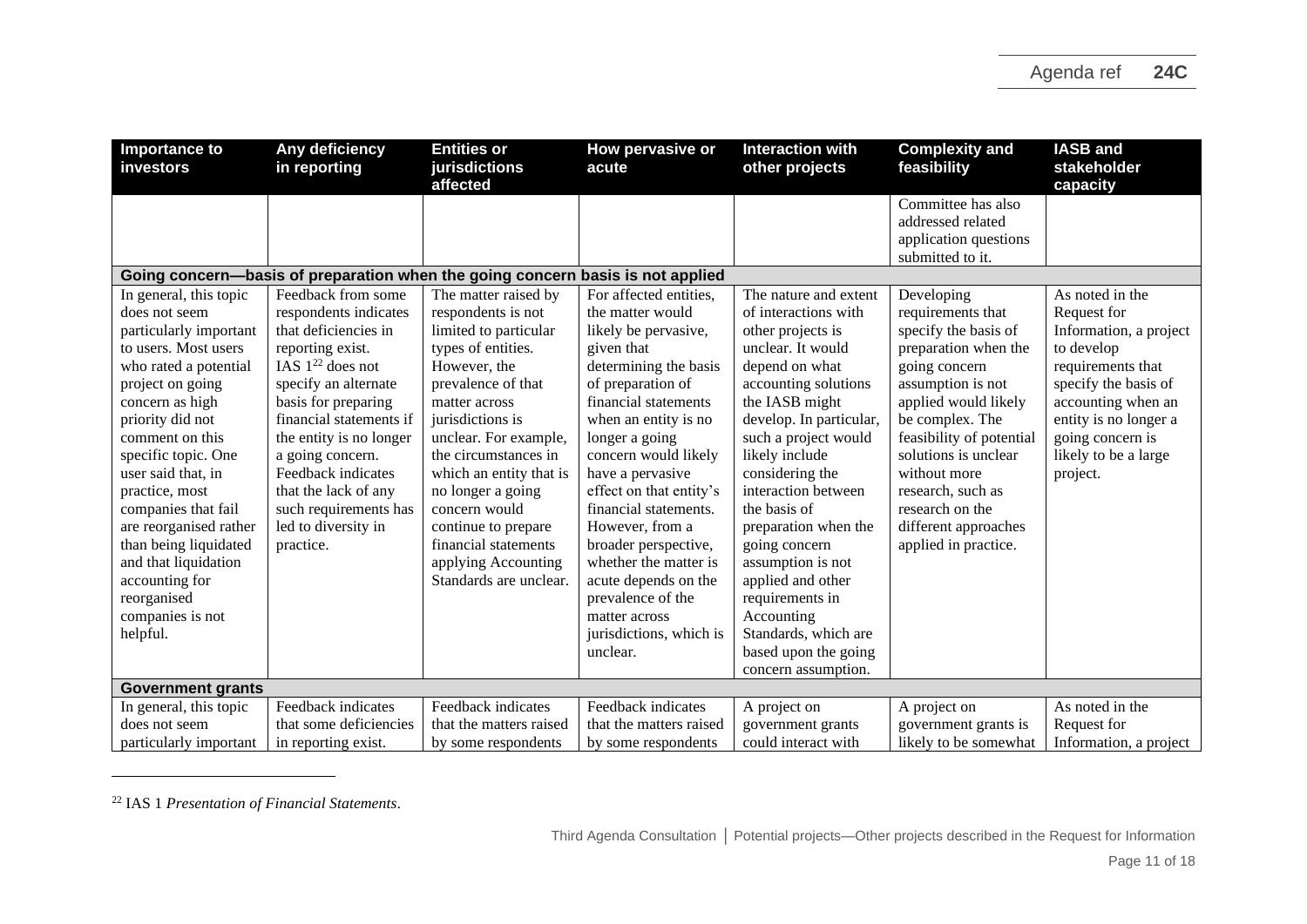| <b>Importance to</b><br>investors                                                                                                                                                                                                                                                                                                                                                                   | Any deficiency<br>in reporting                                                                                                                                                                                                                                                                                                                                                                                                           | <b>Entities or</b><br>jurisdictions                                                                                                                               | How pervasive or<br>acute                                                                                                                                                                                                                                                                                                                                                                                                                               | <b>Interaction with</b><br>other projects                                                                                               | <b>Complexity and</b><br>feasibility                                                                                                                                                                                                                                                                                                                                                                                       | <b>IASB and</b><br>stakeholder                                                                                                                                                            |
|-----------------------------------------------------------------------------------------------------------------------------------------------------------------------------------------------------------------------------------------------------------------------------------------------------------------------------------------------------------------------------------------------------|------------------------------------------------------------------------------------------------------------------------------------------------------------------------------------------------------------------------------------------------------------------------------------------------------------------------------------------------------------------------------------------------------------------------------------------|-------------------------------------------------------------------------------------------------------------------------------------------------------------------|---------------------------------------------------------------------------------------------------------------------------------------------------------------------------------------------------------------------------------------------------------------------------------------------------------------------------------------------------------------------------------------------------------------------------------------------------------|-----------------------------------------------------------------------------------------------------------------------------------------|----------------------------------------------------------------------------------------------------------------------------------------------------------------------------------------------------------------------------------------------------------------------------------------------------------------------------------------------------------------------------------------------------------------------------|-------------------------------------------------------------------------------------------------------------------------------------------------------------------------------------------|
| to users. Most users<br>who commented on<br>this potential project<br>rated it as medium or<br>low priority. One user<br>rated it as high<br>priority and did not<br>provide a reason. <sup>9</sup> A<br>user representative<br>group said investors<br>need better<br>information about<br>government grants<br>and other assistance<br>received during the<br>pandemic, and that<br>need remains. | Some respondents<br>said IAS $20^{23}$ is an<br>old standard that<br>needs updating,<br>particularly given the<br>increase in<br>government<br>assistance during the<br>pandemic. Issues<br>raised included:<br>• inconsistency<br>between IAS 20<br>and recent<br>Accounting<br>Standards and the<br>Conceptual<br>Framework. <sup>24</sup><br>$\bullet$ lack of<br>comparability<br>because of the<br>accounting choices<br>in IAS 20. | affected<br>could affect various<br>types of entities.<br>Many respondents<br>who rated the<br>potential project as<br>high priority were<br>from Africa or Asia. | have become more<br>pervasive than<br>previously because of<br>increased government<br>assistance provided<br>during the pandemic.<br>However, overall,<br>those matters do not<br>appear to be<br>pervasive or acute, as<br>many respondents<br>rated this potential<br>project as low<br>priority. Comments<br>included that there is<br>limited evidence of<br>urgent practice issues<br>and that any issues<br>with IAS 20 were not<br>significant. | the Provisions-<br>Targeted<br>Improvements<br>project. It also could<br>interact with a project<br>on pollutant pricing<br>mechanisms. | complex. For<br>example, it would<br>likely involve<br>considering how<br>concepts and<br>principles from the<br>Conceptual<br>Framework and<br>recent Accounting<br>Standards would<br>apply to government<br>grants and other<br>assistance. Questions<br>about the feasibility<br>of some potential<br>solutions might arise,<br>given the range of<br>different types of<br>government grants<br>and other assistance. | capacity<br>on government grants<br>is likely to be a<br>medium-sized project.<br>Research already<br>conducted by some<br>national standard-<br>setters could inform<br>the IASB's work. |
| <b>Income taxes</b>                                                                                                                                                                                                                                                                                                                                                                                 |                                                                                                                                                                                                                                                                                                                                                                                                                                          |                                                                                                                                                                   |                                                                                                                                                                                                                                                                                                                                                                                                                                                         |                                                                                                                                         |                                                                                                                                                                                                                                                                                                                                                                                                                            |                                                                                                                                                                                           |
| Feedback indicates<br>that this topic is of<br>some importance to<br>users. Some rated it<br>as high priority and                                                                                                                                                                                                                                                                                   | Feedback from some<br>respondents indicates<br>that some deficiencies<br>in reporting exist,<br>particularly relating                                                                                                                                                                                                                                                                                                                    | Users' comments on<br>the need for enhanced<br>disclosures would<br>likely affect most<br>entities across all                                                     | Overall, the feedback<br>suggests that apart<br>from disclosures, any<br>deficiencies in<br>reporting are not                                                                                                                                                                                                                                                                                                                                           | A project on income<br>taxes might have<br>some interactions<br>with other projects,<br>such as the Primary                             | A project on income<br>taxes would involve<br>some complexity,<br>even if the project's<br>scope was limited to                                                                                                                                                                                                                                                                                                            | As indicated in the<br>Request for<br>Information:<br>• a comprehensive<br>review of IAS 12 is                                                                                            |
| almost all users who                                                                                                                                                                                                                                                                                                                                                                                | to disclosures.                                                                                                                                                                                                                                                                                                                                                                                                                          | jurisdictions.                                                                                                                                                    | pervasive or acute.                                                                                                                                                                                                                                                                                                                                                                                                                                     | <b>Financial Statements</b>                                                                                                             | developing enhanced                                                                                                                                                                                                                                                                                                                                                                                                        |                                                                                                                                                                                           |

<sup>23</sup> IAS 20 *Accounting for Government Grants and Disclosure of Government Assistance.*

<sup>24</sup> *Conceptual Framework for Financial Reporting (Conceptual Framework)*.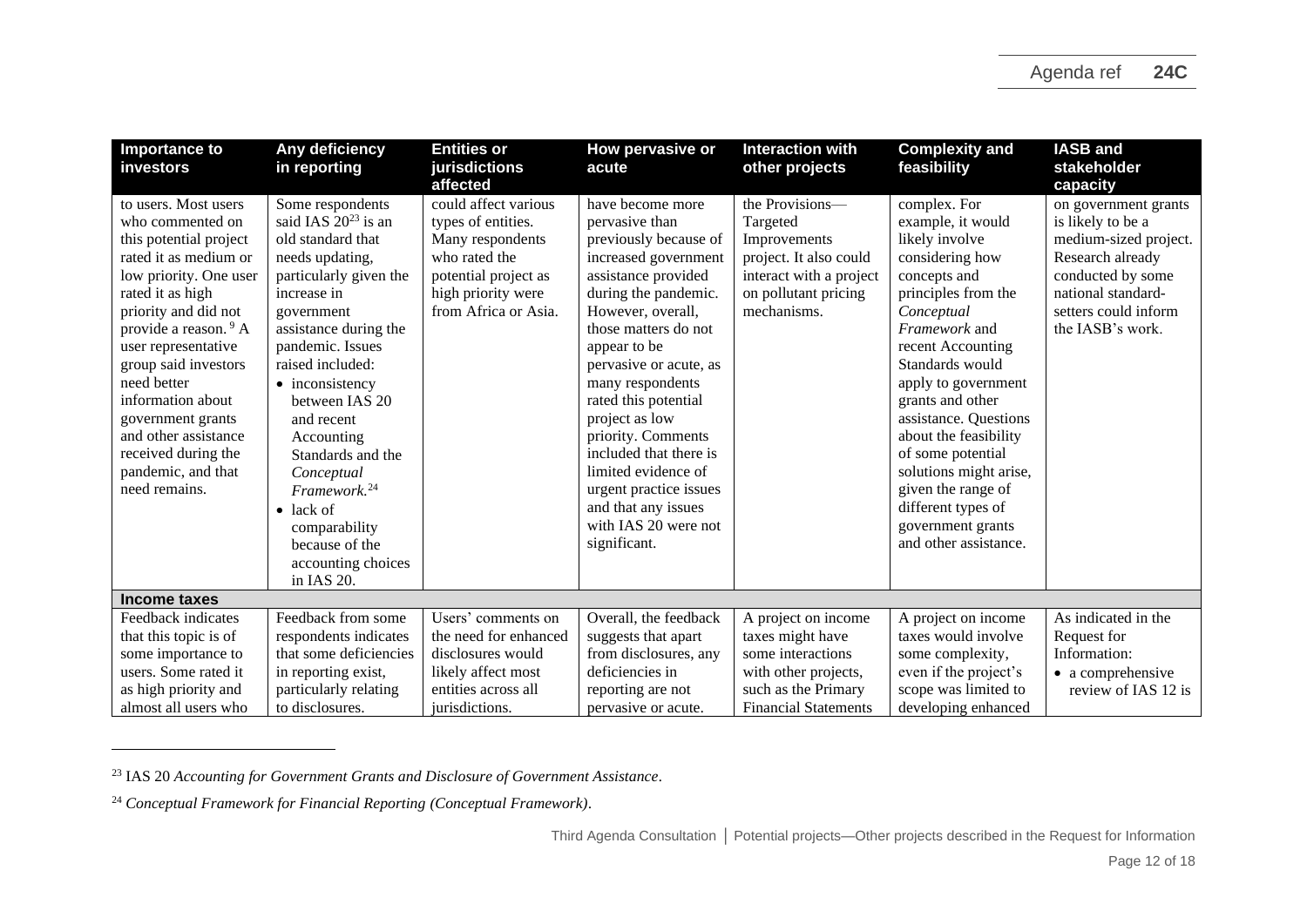| Importance to<br>investors                                                                                                                                                                                                                                                             | Any deficiency<br>in reporting                                                                                                                                                                          | <b>Entities or</b><br>jurisdictions<br>affected                                                                                                                                                                                         | How pervasive or<br>acute                                                                                                                                                                                                                   | <b>Interaction with</b><br>other projects                                                                                                                                                                                    | <b>Complexity and</b><br>feasibility                                                                                                                                                                                                          | <b>IASB and</b><br>stakeholder<br>capacity                                                                                                                                                                                                                                                                      |
|----------------------------------------------------------------------------------------------------------------------------------------------------------------------------------------------------------------------------------------------------------------------------------------|---------------------------------------------------------------------------------------------------------------------------------------------------------------------------------------------------------|-----------------------------------------------------------------------------------------------------------------------------------------------------------------------------------------------------------------------------------------|---------------------------------------------------------------------------------------------------------------------------------------------------------------------------------------------------------------------------------------------|------------------------------------------------------------------------------------------------------------------------------------------------------------------------------------------------------------------------------|-----------------------------------------------------------------------------------------------------------------------------------------------------------------------------------------------------------------------------------------------|-----------------------------------------------------------------------------------------------------------------------------------------------------------------------------------------------------------------------------------------------------------------------------------------------------------------|
| commented on this<br>potential project rated<br>it as high or medium<br>priority. <sup>25</sup> However,<br>none were in favour<br>of a comprehensive<br>review of IAS $12^{26}$<br>Their comments<br>mostly focused on the<br>need for enhanced<br>disclosures about<br>income taxes. | However, overall, the<br>feedback suggests<br>that apart from<br>disclosures, any<br>deficiencies in<br>reporting are not<br>significant or of<br>widespread concern.                                   | Respondents who<br>rated this potential<br>project as high<br>priority included<br>respondents across all<br>regions.                                                                                                                   | Feedback from users<br>indicates that the need<br>for enhanced<br>disclosures is<br>somewhat pervasive<br>and acute.                                                                                                                        | project, which is<br>developing<br>disaggregation<br>principles.                                                                                                                                                             | disclosures.<br>Questions might also<br>arise about the<br>feasibility of potential<br>solutions.                                                                                                                                             | likely to be a large<br>project.<br>$\bullet$ developing<br>enhanced<br>disclosures about<br>income taxes is<br>likely to be a<br>medium-sized<br>project.<br>Research previously<br>conducted by the<br>IASB, some national<br>standard-setters and<br>professional bodies<br>could inform the<br>IASB's work. |
| <b>Inflation</b>                                                                                                                                                                                                                                                                       |                                                                                                                                                                                                         |                                                                                                                                                                                                                                         |                                                                                                                                                                                                                                             |                                                                                                                                                                                                                              |                                                                                                                                                                                                                                               |                                                                                                                                                                                                                                                                                                                 |
| In general, this topic<br>does not seem<br>important to users.<br>Many users who<br>commented on this<br>potential project rated<br>it as low priority.<br>Two users rated it as<br>high priority but did<br>not provide a reason.                                                     | Feedback indicates<br>that some deficiencies<br>in reporting exist.<br>Issues raised<br>included:<br>• extending the scope<br>of IAS $29^{27}$ to<br>include economies<br>subject to high<br>inflation. | The matters raised by<br>some respondents<br>affect entities whose<br>functional currency is<br>the currency of an<br>economy with high<br>inflation or<br>hyperinflation.<br>Respondents who<br>rated the potential<br>project as high | For affected entities,<br>the matters raised by<br>respondents are likely<br>to be pervasive and<br>some respondents<br>consider them to be<br>acute.<br>However, overall,<br>those matters do not<br>appear to be<br>pervasive or acute at | A project on inflation<br>could interact with a<br>project on foreign<br>currencies. Also, it<br>may be necessary to<br>consider revisions to<br>Chapter 8 of the<br>Conceptual<br>Framework, which<br>discusses concepts of | A project on inflation<br>is likely to be<br>complex. Questions<br>about the feasibility<br>of potential solutions<br>also arise. For<br>example, a few<br>respondents raised<br>concerns about the<br>implications of<br>extending the scope | As indicated in the<br>Request for<br>Information:<br>• a project to assess<br>whether to extend<br>the scope of IAS 29<br>is likely to be a<br>small project.<br>$\bullet$ a project o<br>comprehensively                                                                                                      |

<sup>&</sup>lt;sup>25</sup> See paragraphs 76–77 of <u>Agenda Paper 24G Feedback summary—Users of financial statements</u> from the November 2021 meeting for more information.

<sup>26</sup> IAS 12 *Income Taxes*.

<sup>27</sup> IAS 29 *Financial Reporting in Hyperinflationary Economies*.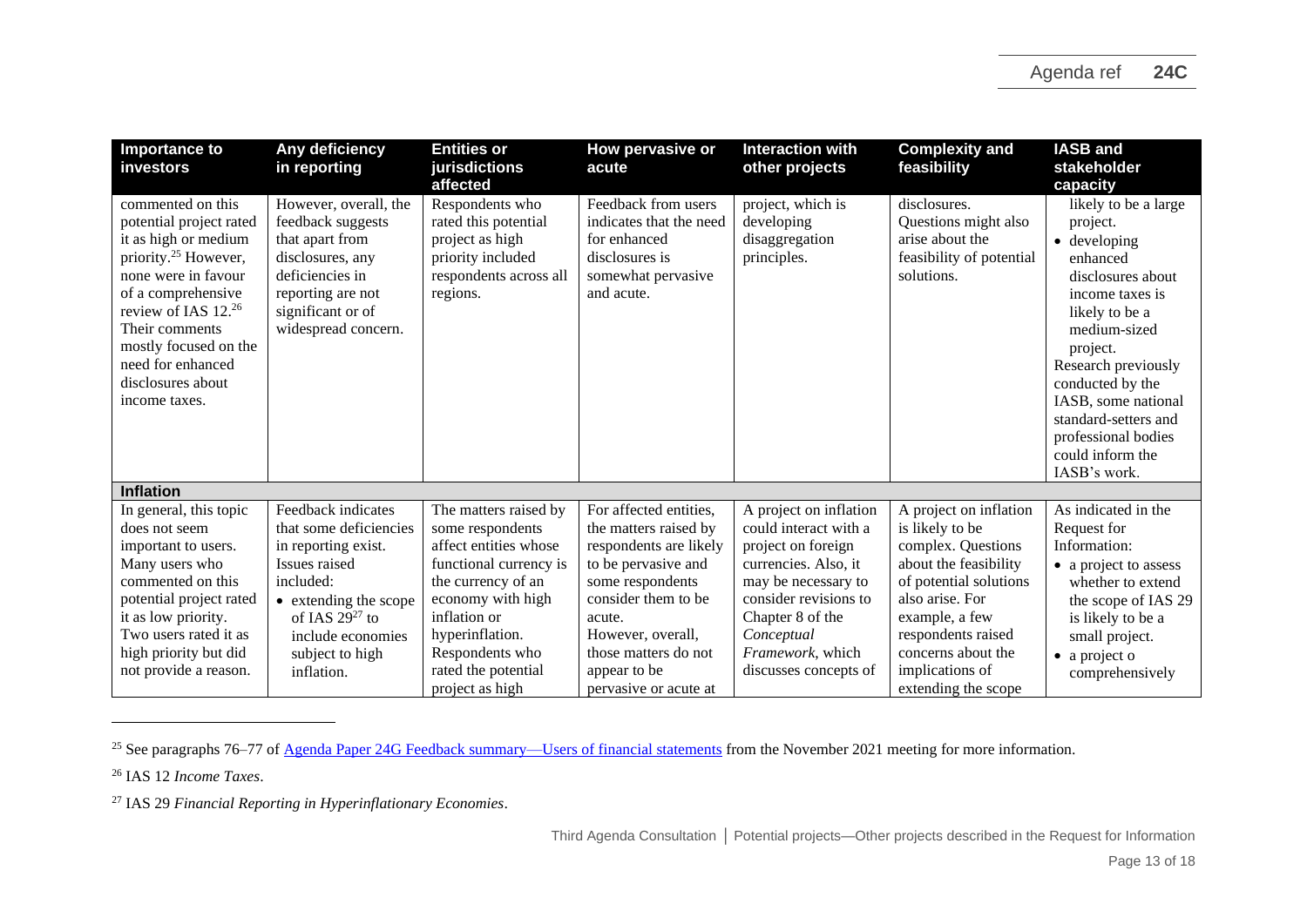| Importance to<br>investors                                                                                                                                                                                                                                                             | Any deficiency<br>in reporting                                                                                                                                                                                                                                                                                                                                                             | <b>Entities or</b><br>jurisdictions<br>affected                                                                                                      | How pervasive or<br>acute                                                                                                                                                                                                                                                                  | <b>Interaction with</b><br>other projects                                                                                                                                                                                                                                                                             | <b>Complexity and</b><br>feasibility                                                                                                                                                                                                                                                | <b>IASB</b> and<br>stakeholder<br>capacity                                                                                                                                                                                                                                                                                                                                                 |
|----------------------------------------------------------------------------------------------------------------------------------------------------------------------------------------------------------------------------------------------------------------------------------------|--------------------------------------------------------------------------------------------------------------------------------------------------------------------------------------------------------------------------------------------------------------------------------------------------------------------------------------------------------------------------------------------|------------------------------------------------------------------------------------------------------------------------------------------------------|--------------------------------------------------------------------------------------------------------------------------------------------------------------------------------------------------------------------------------------------------------------------------------------------|-----------------------------------------------------------------------------------------------------------------------------------------------------------------------------------------------------------------------------------------------------------------------------------------------------------------------|-------------------------------------------------------------------------------------------------------------------------------------------------------------------------------------------------------------------------------------------------------------------------------------|--------------------------------------------------------------------------------------------------------------------------------------------------------------------------------------------------------------------------------------------------------------------------------------------------------------------------------------------------------------------------------------------|
|                                                                                                                                                                                                                                                                                        | • the need for a<br>comprehensive<br>review of IAS 29 to<br>address application<br>issues.<br>• the usefulness of<br>information<br>provided by<br>applying IAS 29.                                                                                                                                                                                                                        | priority were mostly<br>from Africa, Asia or<br>Latin America.                                                                                       | present. Most<br>respondents rated this<br>potential project as<br>low priority. Their<br>comments included<br>that high inflation or<br>hyperinflation is not<br>prevalent for most<br>economies.                                                                                         | capital and capital<br>maintenance.                                                                                                                                                                                                                                                                                   | of IAS 29. It also may<br>be difficult to<br>consider extending<br>the scope of IAS 29<br>without also<br>addressing<br>application issues.                                                                                                                                         | review IAS 29 is<br>likely to be a large<br>project.<br>Research conducted<br>by some national<br>standard-setters could<br>inform the IASB's<br>work.                                                                                                                                                                                                                                     |
| Interim financial reporting                                                                                                                                                                                                                                                            |                                                                                                                                                                                                                                                                                                                                                                                            |                                                                                                                                                      |                                                                                                                                                                                                                                                                                            |                                                                                                                                                                                                                                                                                                                       |                                                                                                                                                                                                                                                                                     |                                                                                                                                                                                                                                                                                                                                                                                            |
| Feedback indicates<br>that this topic is of<br>some importance to<br>users, as some rated it<br>as high priority.<br>However, overall,<br>users expressed<br>mixed views, as some<br>other users rated it as<br>medium priority and<br>some rated it as low<br>priority. <sup>28</sup> | Overall, feedback<br>provides little<br>evidence of<br>deficiencies in<br>reporting. While<br>some respondents<br>rated this potential<br>project as high<br>priority, most of them<br>did not provide a<br>reason for that view.<br>A few respondents<br>said the IASB should<br>review IAS $34^{29}$ or<br>address interim<br>accounting issues as<br>each new IFRS<br>Standard or major | Feedback does not<br>provide an indication<br>of whether any<br>particular types of<br>entities or particular<br>jurisdictions might be<br>affected. | In general, feedback<br>indicates that any<br>issues with IAS 34<br>are not pervasive or<br>acute. For example,<br>most respondents<br>rated this potential<br>project as low<br>priority. Some said<br>that they were not<br>aware of significant<br>or widespread issues<br>with IAS 34. | A project on interim<br>financial reporting<br>could interact with<br>the Primary Financial<br>Statements project.<br>It also could interact<br>with many other<br>projects if the IASB<br>were to address<br>interim accounting<br>issues as each new<br><b>IFRS</b> Standard or<br>major amendment is<br>developed. | It is unclear whether a<br>project on interim<br>financial reporting<br>would be complex or<br>whether questions<br>about the feasibility<br>of potential solutions<br>might arise, given<br>insufficient feedback<br>to determine what the<br>scope of such a<br>project might be. | The Request for<br>Information described<br>several different<br>approaches to a<br>project on interim<br>financial reporting.<br>For example:<br>$\bullet$ A project to<br>address interim<br>accounting issues<br>as each new<br>Accounting<br>Standard or major<br>amendment is<br>developed is likely<br>to be a series of<br>small or medium-<br>sized additions to<br>every project. |

<sup>&</sup>lt;sup>28</sup> See paragraphs 78-79 of <u>Agenda Paper 24G Feedback summary—Users of financial statements</u> from the November 2021 meeting for more information.

<sup>29</sup> IAS 34 *Interim Financial Reporting*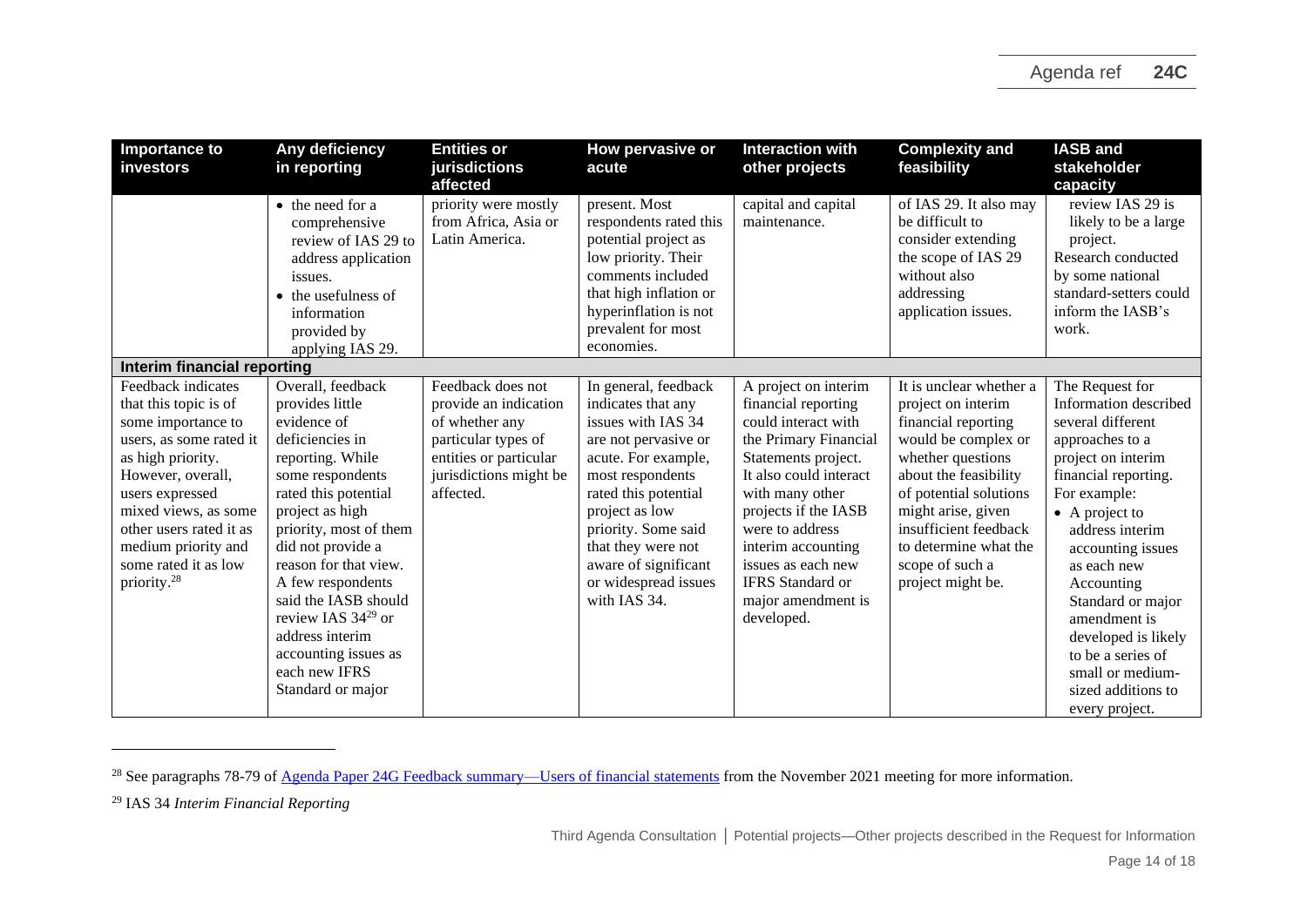| Importance to<br>investors                                                                                                                                                                                                                                                             | Any deficiency<br>in reporting                                                                                                                                                                                                                                                                                                                                                        | <b>Entities or</b><br>jurisdictions<br>affected                                                                                                                                                                                                                                         | How pervasive or<br>acute                                                                                                                                                                                                                                                                     | <b>Interaction with</b><br>other projects                                                                                                                                                                                                                      | <b>Complexity and</b><br>feasibility                                                                                                                                                                                                                                                                                                                                                                                                                                                                            | <b>IASB and</b><br>stakeholder<br>capacity                                                                                                                                   |  |
|----------------------------------------------------------------------------------------------------------------------------------------------------------------------------------------------------------------------------------------------------------------------------------------|---------------------------------------------------------------------------------------------------------------------------------------------------------------------------------------------------------------------------------------------------------------------------------------------------------------------------------------------------------------------------------------|-----------------------------------------------------------------------------------------------------------------------------------------------------------------------------------------------------------------------------------------------------------------------------------------|-----------------------------------------------------------------------------------------------------------------------------------------------------------------------------------------------------------------------------------------------------------------------------------------------|----------------------------------------------------------------------------------------------------------------------------------------------------------------------------------------------------------------------------------------------------------------|-----------------------------------------------------------------------------------------------------------------------------------------------------------------------------------------------------------------------------------------------------------------------------------------------------------------------------------------------------------------------------------------------------------------------------------------------------------------------------------------------------------------|------------------------------------------------------------------------------------------------------------------------------------------------------------------------------|--|
|                                                                                                                                                                                                                                                                                        | amendment is<br>developed.                                                                                                                                                                                                                                                                                                                                                            |                                                                                                                                                                                                                                                                                         |                                                                                                                                                                                                                                                                                               |                                                                                                                                                                                                                                                                |                                                                                                                                                                                                                                                                                                                                                                                                                                                                                                                 | $\bullet$ A comprehensive<br>review of IAS 34 to<br>is likely to be a<br>large project.                                                                                      |  |
| <b>Negative interest rates</b>                                                                                                                                                                                                                                                         |                                                                                                                                                                                                                                                                                                                                                                                       |                                                                                                                                                                                                                                                                                         |                                                                                                                                                                                                                                                                                               |                                                                                                                                                                                                                                                                |                                                                                                                                                                                                                                                                                                                                                                                                                                                                                                                 |                                                                                                                                                                              |  |
| Feedback indicates<br>that this topic is of<br>some importance to<br>users, as some rated it<br>as high priority.<br>However, overall,<br>users expressed<br>mixed views, as some<br>other users rated it as<br>medium priority and<br>some rated it as low<br>priority. <sup>30</sup> | Feedback indicates<br>that some deficiencies<br>in reporting exist.<br>Comments from some<br>respondents included:<br>• more guidance is<br>needed on<br>measuring assets<br>and liabilities when<br>interest rates are<br>negative, and on<br>presenting the<br>related income and<br>expenses.<br>• diversity in practice<br>exists, particularly<br>when measuring<br>liabilities. | The matters raised by<br>some respondents<br>could affect entities<br>operating in an<br>economic<br>environment in which<br>interest rates are<br>negative.<br>With recent increases<br>in interest rates, it<br>seems that fewer<br>jurisdictions have<br>negative interest<br>rates. | In general, feedback<br>indicates that matters<br>raised by some<br>respondents are not<br>pervasive or acute.<br>For example, many<br>respondents rated this<br>potential project as<br>low priority. Some<br>said that negative<br>interest rates were not<br>a major issue in<br>practice. | A project on negative<br>interest rates could<br>interact with various<br>current and potential<br>projects, such as the<br>Post-Implementation<br>Review of IFRS 9,<br>Provisions-Targeted<br>Improvements and<br>the potential project<br>on discount rates. | A project on negative<br>interest rates could be<br>complex and<br>questions about the<br>feasibility of potential<br>solutions might arise.<br>For example, as noted<br>in the Request for<br>Information, some<br>stakeholders said that<br>discounting future<br>cash flows using<br>negative interest rates<br>produces results that<br>are difficult to<br>understand. However,<br>resolving that issue<br>could be difficult, as<br>it stems from the<br>unusual nature of<br>negative interest<br>rates. | As noted in the<br>Request for<br>Information, a project<br>to develop specific<br>requirements for<br>negative interest rates<br>is likely to be a<br>medium-sized project. |  |
| Other comprehensive income                                                                                                                                                                                                                                                             |                                                                                                                                                                                                                                                                                                                                                                                       |                                                                                                                                                                                                                                                                                         |                                                                                                                                                                                                                                                                                               |                                                                                                                                                                                                                                                                |                                                                                                                                                                                                                                                                                                                                                                                                                                                                                                                 |                                                                                                                                                                              |  |
| Feedback indicates                                                                                                                                                                                                                                                                     | Feedback indicates                                                                                                                                                                                                                                                                                                                                                                    | The matters raised by                                                                                                                                                                                                                                                                   | Whether the matters                                                                                                                                                                                                                                                                           | A project on other                                                                                                                                                                                                                                             | A project on other                                                                                                                                                                                                                                                                                                                                                                                                                                                                                              | As indicated in the                                                                                                                                                          |  |
| that this topic is of                                                                                                                                                                                                                                                                  | that some deficiencies                                                                                                                                                                                                                                                                                                                                                                | some respondents                                                                                                                                                                                                                                                                        | identified by some                                                                                                                                                                                                                                                                            | comprehensive                                                                                                                                                                                                                                                  | comprehensive                                                                                                                                                                                                                                                                                                                                                                                                                                                                                                   | Request for                                                                                                                                                                  |  |
| some importance to                                                                                                                                                                                                                                                                     | in reporting exist.                                                                                                                                                                                                                                                                                                                                                                   | have the potential to                                                                                                                                                                                                                                                                   | respondents are                                                                                                                                                                                                                                                                               | income would                                                                                                                                                                                                                                                   | income is likely to be                                                                                                                                                                                                                                                                                                                                                                                                                                                                                          | Information, a project                                                                                                                                                       |  |

<sup>&</sup>lt;sup>30</sup> See paragraphs 80–81 of <u>Agenda Paper 24G Feedback summary—Users of financial statements</u> from the November 2021 meeting for more information.

Third Agenda Consultation **│** Potential projects—Other projects described in the Request for Information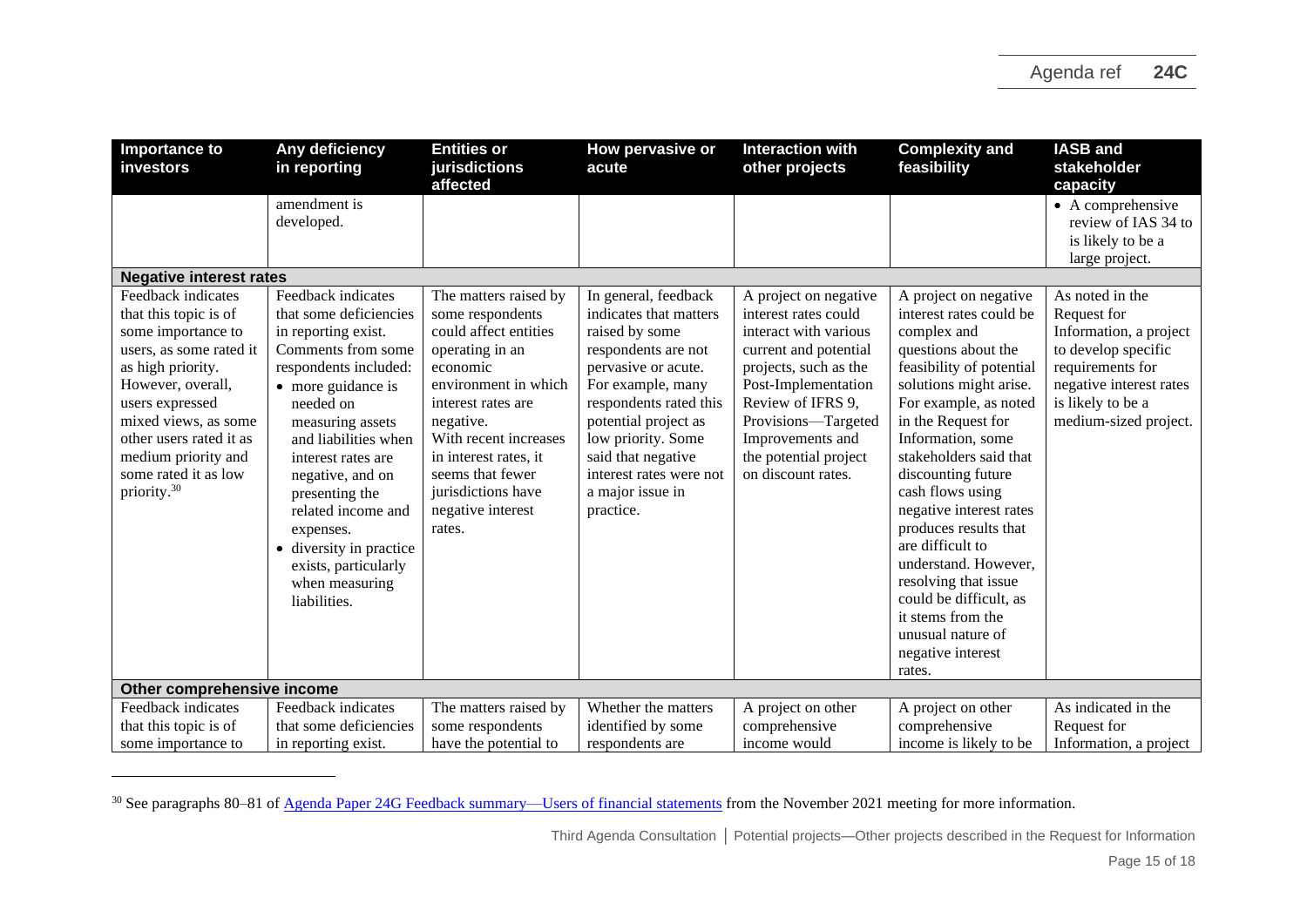| Importance to<br>investors                                                                                                                                        | Any deficiency<br>in reporting                                                                                                                                                                                                                                                                                                                                                                                  | <b>Entities or</b><br>jurisdictions                                                                                                                                                                                                                                                                                                                                           | How pervasive or<br>acute                                                                                                                                                                                                                                                                                                                   | <b>Interaction with</b><br>other projects                                                                                                                                                                                                                                                                                              | <b>Complexity and</b><br>feasibility                                                                                                                                                                                                                                                                                                                                                                                                                                                                                           | <b>IASB and</b><br>stakeholder                                                                                                                                                                                                                  |  |
|-------------------------------------------------------------------------------------------------------------------------------------------------------------------|-----------------------------------------------------------------------------------------------------------------------------------------------------------------------------------------------------------------------------------------------------------------------------------------------------------------------------------------------------------------------------------------------------------------|-------------------------------------------------------------------------------------------------------------------------------------------------------------------------------------------------------------------------------------------------------------------------------------------------------------------------------------------------------------------------------|---------------------------------------------------------------------------------------------------------------------------------------------------------------------------------------------------------------------------------------------------------------------------------------------------------------------------------------------|----------------------------------------------------------------------------------------------------------------------------------------------------------------------------------------------------------------------------------------------------------------------------------------------------------------------------------------|--------------------------------------------------------------------------------------------------------------------------------------------------------------------------------------------------------------------------------------------------------------------------------------------------------------------------------------------------------------------------------------------------------------------------------------------------------------------------------------------------------------------------------|-------------------------------------------------------------------------------------------------------------------------------------------------------------------------------------------------------------------------------------------------|--|
|                                                                                                                                                                   |                                                                                                                                                                                                                                                                                                                                                                                                                 | affected                                                                                                                                                                                                                                                                                                                                                                      |                                                                                                                                                                                                                                                                                                                                             |                                                                                                                                                                                                                                                                                                                                        |                                                                                                                                                                                                                                                                                                                                                                                                                                                                                                                                | capacity                                                                                                                                                                                                                                        |  |
| users, as some rated it<br>as high priority. Most<br>users who<br>commented on this<br>potential project rated<br>it as high or medium<br>priority. <sup>31</sup> | Matters raised by<br>some respondents<br>primarily relate to:<br>• variations in the<br>requirements in<br>Accounting<br>Standards on the<br>use of other<br>comprehensive<br>income and<br>recycling.<br>• the usefulness of<br>the resulting<br>information for<br>users of the<br>financial<br>statements.<br>• the conceptual<br>basis for the use of<br>other<br>comprehensive<br>income and<br>recycling. | affect all types of<br>entities across all<br>jurisdictions, so are<br>not limited to<br>particular types of<br>entities or particular<br>jurisdictions.<br>However, the extent<br>of those effects will<br>vary, depending on<br>the extent to which<br>entities have income<br>and expense items to<br>which the<br>requirements on other<br>comprehensive<br>income apply. | pervasive is unclear,<br>given that the extent<br>to which those<br>matters affect specific<br>entities will vary, as<br>previously noted.<br>Overall, the mixed<br>feedback from<br>respondents on the<br>priority of this<br>potential project<br>indicates that the<br>matters raised by<br>some respondents do<br>not seem to be acute. | interact with other<br>current projects in<br>which other<br>comprehensive<br>income is used, such<br>as the Post-<br>Implementation<br>Review of IFRS 9. A<br>project on other<br>comprehensive<br>income also could<br>interact with some<br>other potential<br>projects, such as<br>employee benefits<br>and foreign<br>currencies. | complex and<br>questions about the<br>feasibility of potential<br>solutions could arise.<br>For example, when<br>developing the<br>Conceptual<br>Framework, the IASB<br>concluded it was not<br>possible to develop a<br>robust conceptual<br>definition of other<br>comprehensive<br>income. $32$<br>Also, eliminating<br>variations in the<br>requirements in<br><b>Accounting Standards</b><br>would depend on the<br>reasons for those<br>requirements and<br>whether those reasons<br>remain important<br>considerations. | on the use of other<br>comprehensive<br>income and recycling<br>is likely to be a large<br>project.<br>Research already<br>conducted by the<br>IASB and some<br>standard-setters and<br>professional bodies<br>could inform the<br>IASB's work. |  |
| <b>Separate financial statements</b>                                                                                                                              |                                                                                                                                                                                                                                                                                                                                                                                                                 |                                                                                                                                                                                                                                                                                                                                                                               |                                                                                                                                                                                                                                                                                                                                             |                                                                                                                                                                                                                                                                                                                                        |                                                                                                                                                                                                                                                                                                                                                                                                                                                                                                                                |                                                                                                                                                                                                                                                 |  |
| In general, this topic                                                                                                                                            | Feedback indicates                                                                                                                                                                                                                                                                                                                                                                                              | The matters raised by                                                                                                                                                                                                                                                                                                                                                         | In general, feedback                                                                                                                                                                                                                                                                                                                        | A project on separate                                                                                                                                                                                                                                                                                                                  | A project on separate                                                                                                                                                                                                                                                                                                                                                                                                                                                                                                          | As noted in the                                                                                                                                                                                                                                 |  |
| does not seem                                                                                                                                                     | that some deficiencies                                                                                                                                                                                                                                                                                                                                                                                          | some respondents are                                                                                                                                                                                                                                                                                                                                                          | indicates that matters                                                                                                                                                                                                                                                                                                                      | financial statements                                                                                                                                                                                                                                                                                                                   | financial statements                                                                                                                                                                                                                                                                                                                                                                                                                                                                                                           | Request for                                                                                                                                                                                                                                     |  |
| particularly important                                                                                                                                            | in reporting exist.                                                                                                                                                                                                                                                                                                                                                                                             | likely to affect those                                                                                                                                                                                                                                                                                                                                                        | raised by some                                                                                                                                                                                                                                                                                                                              | could interact with                                                                                                                                                                                                                                                                                                                    | could be complex and                                                                                                                                                                                                                                                                                                                                                                                                                                                                                                           | Information:                                                                                                                                                                                                                                    |  |
| to users. Most users                                                                                                                                              | Some said that more                                                                                                                                                                                                                                                                                                                                                                                             | entities that operate in                                                                                                                                                                                                                                                                                                                                                      | respondents are not                                                                                                                                                                                                                                                                                                                         | some other projects.                                                                                                                                                                                                                                                                                                                   | questions about the                                                                                                                                                                                                                                                                                                                                                                                                                                                                                                            |                                                                                                                                                                                                                                                 |  |

<sup>&</sup>lt;sup>31</sup> See paragraph 82 o[f Agenda Paper 24G Feedback summary—Users of financial statements](https://www.ifrs.org/content/dam/ifrs/meetings/2021/november/iasb/ap24g-third-agenda-consultation-feedback-summary-users-of-financial-statements.pdf) from the November 2021 meeting for more information.

<sup>32</sup> See paragraphs BC7.17 and BC7.21–BC7.25 of the Basis for Conclusions on the *Conceptual Framework* for more information.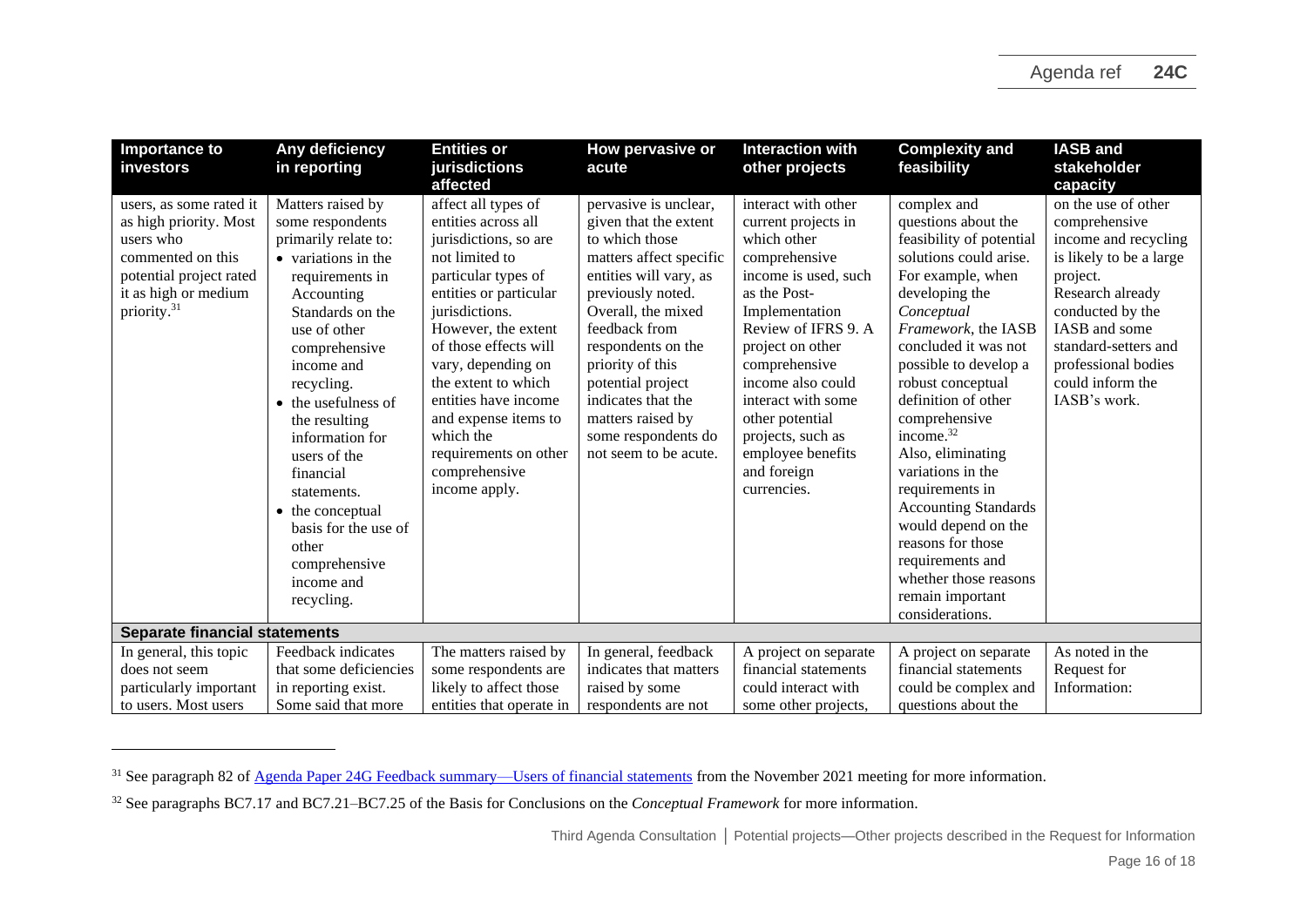| <b>Importance to</b><br>investors                                                                                                                                                                                                                                                      | Any deficiency<br>in reporting                                                                                                                                                                                                                                                                   | <b>Entities or</b><br>jurisdictions<br>affected                                                                                                                                                                                                  | How pervasive or<br>acute                                                                                                                                                                                                                                                                                                                 | <b>Interaction with</b><br>other projects                                                                                                                                                                                                                             | <b>Complexity and</b><br>feasibility                                                                                                                                                                                                                                                                                                                     | <b>IASB and</b><br>stakeholder<br>capacity                                                                                                                                                                                                                                 |  |
|----------------------------------------------------------------------------------------------------------------------------------------------------------------------------------------------------------------------------------------------------------------------------------------|--------------------------------------------------------------------------------------------------------------------------------------------------------------------------------------------------------------------------------------------------------------------------------------------------|--------------------------------------------------------------------------------------------------------------------------------------------------------------------------------------------------------------------------------------------------|-------------------------------------------------------------------------------------------------------------------------------------------------------------------------------------------------------------------------------------------------------------------------------------------------------------------------------------------|-----------------------------------------------------------------------------------------------------------------------------------------------------------------------------------------------------------------------------------------------------------------------|----------------------------------------------------------------------------------------------------------------------------------------------------------------------------------------------------------------------------------------------------------------------------------------------------------------------------------------------------------|----------------------------------------------------------------------------------------------------------------------------------------------------------------------------------------------------------------------------------------------------------------------------|--|
| who commented on<br>this potential project<br>rated it as medium or<br>low priority. Only<br>one user rated it as<br>high priority and did<br>not provide a reason. <sup>9</sup>                                                                                                       | guidance is needed<br>than provided in<br>IAS $2733$ A few<br>commented on<br>specific issues, such<br>as the application of<br>the expected credit<br>loss model in IFRS 9<br>to intra-group loans<br>and hedge accounting<br>within groups.                                                    | a jurisdiction with a<br>legal requirement to<br>prepare separate<br>financial statements.<br>Respondents who<br>rated the potential<br>project as high<br>priority were mainly<br>from Asia and<br>Europe.                                      | pervasive or acute.<br>For example, many<br>respondents rated this<br>potential project as<br>low priority. Their<br>comments included<br>that any issues in<br>practice are not of<br>widespread concern<br>and would be difficult<br>to resolve in a timely<br>manner.                                                                  | such as the Post-<br>Implementation<br>Review of IFRS 9.                                                                                                                                                                                                              | feasibility of potential<br>solutions might arise.<br>For example, some<br>jurisdictions have<br>jurisdiction-specific<br>requirements on some<br>matters affecting<br>separate financial<br>statements, such as<br>distributable profits.                                                                                                               | • a project to address<br>some specific<br>application issues<br>separately is likely<br>to be a series of<br>small projects or a<br>medium-sized<br>project.<br>• a project to<br>undertake a<br>comprehensive<br>review of IAS 27 is<br>likely to be a large<br>project. |  |
| Variable and contingent consideration                                                                                                                                                                                                                                                  |                                                                                                                                                                                                                                                                                                  |                                                                                                                                                                                                                                                  |                                                                                                                                                                                                                                                                                                                                           |                                                                                                                                                                                                                                                                       |                                                                                                                                                                                                                                                                                                                                                          |                                                                                                                                                                                                                                                                            |  |
| In general, this topic<br>does not seem<br>particularly important<br>to users. Almost all<br>users who<br>commented on this<br>potential project rated<br>it as medium or low<br>priority. Only one<br>user rated it as high<br>priority and did not<br>provide a reason. <sup>9</sup> | Feedback indicates<br>that some deficiencies<br>in reporting exist.<br>Matters raised by<br>some respondents<br>mainly relate to:<br>• either the lack of or<br>inconsistent<br>requirements in<br>Accounting<br>Standards.<br>• diversity in practice<br>and information<br>that is not useful. | Feedback indicates<br>that the matters raised<br>by some respondents<br>affect various types of<br>entities.<br>Respondents who<br>rated this potential<br>project as high<br>priority were from<br>various jurisdictions<br>across most regions | It is unclear whether<br>the matters identified<br>by some respondents<br>are prevalent or acute.<br>For example, some<br>respondents who<br>rated this potential<br>project as high<br>priority said such<br>transactions are<br>prevalent. However,<br>some other<br>respondents who<br>rated this potential<br>project as low priority | A potential project on<br>variable and<br>contingent<br>consideration could<br>interact with some<br>current projects, such<br>as the Goodwill and<br>Impairment project. It<br>also could interact<br>with some potential<br>projects, such as<br>intangible assets. | A project on variable<br>and contingent<br>consideration is likely<br>to be complex and<br>questions about the<br>feasibility of potential<br>solutions might arise.<br>For example, as noted<br>by some respondents,<br>developing a<br>consistent approach<br>across all Accounting<br>Standards might be<br>difficult. One such<br>difficulty is that | As noted in the<br>Request for<br>Information:<br>$\bullet$ A project to<br>consider<br>amendments to IAS<br>16, IAS 38 and<br>IFRIC 12 is likely<br>to be a medium-<br>sized project.<br>$\bullet$ A project to<br>develop a<br>consistent approach<br>for all Accounting |  |

<sup>33</sup> IAS 27 *Separate Financial Statements*.